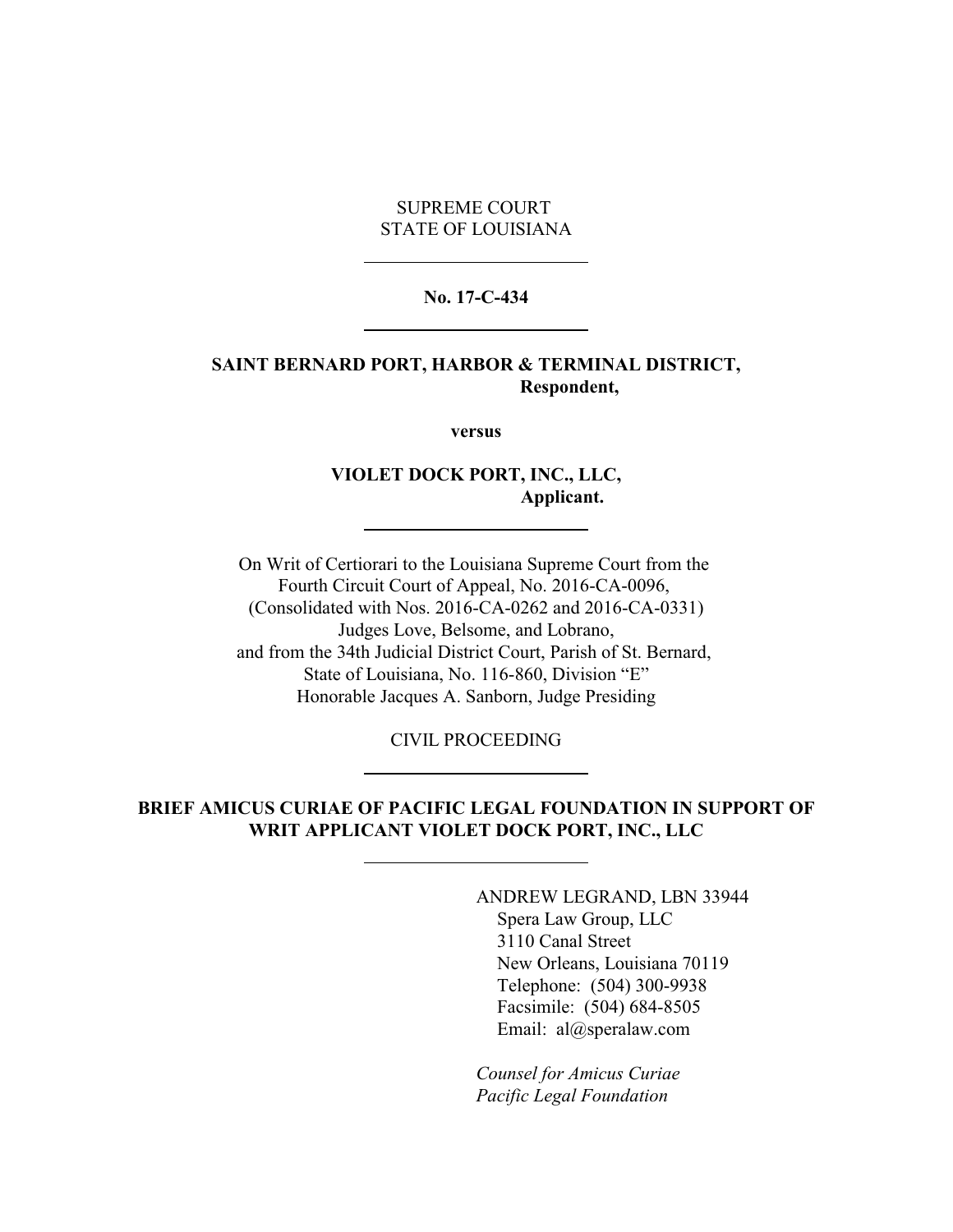# **TABLE OF CONTENTS**

| Page                                                                                                                                           |
|------------------------------------------------------------------------------------------------------------------------------------------------|
|                                                                                                                                                |
|                                                                                                                                                |
|                                                                                                                                                |
|                                                                                                                                                |
| THE PUBLIC PURPOSE CLAUSE PROHIBITS GOVERNMENT FROM<br>I.<br>EXERCISING EMINENT DOMAIN TO BESTOW PRIVATE BENEFITS 4                            |
| The "Economic Development" Condemnation Rationale Undermines the<br>A.<br>Prohibition Against Private Takings and Encourages Eminent Domain    |
| "Economic Development" Takings Often Benefit the Wealthy at the<br><b>B.</b>                                                                   |
| THE JUST COMPENSATION REQUIREMENT IS INTENDED TO MAKE THE<br>II.                                                                               |
| The Requirement That Government Make Dispossessed Owners Whole<br>A.<br>Militates Against a Rule Allowing Only One Methodology for Calculating |
| Public Policy Demands That Dispossessed Owners Receive Compensation<br><b>B.</b>                                                               |
|                                                                                                                                                |
| <b>CERTIFICATE OF SERVICE</b>                                                                                                                  |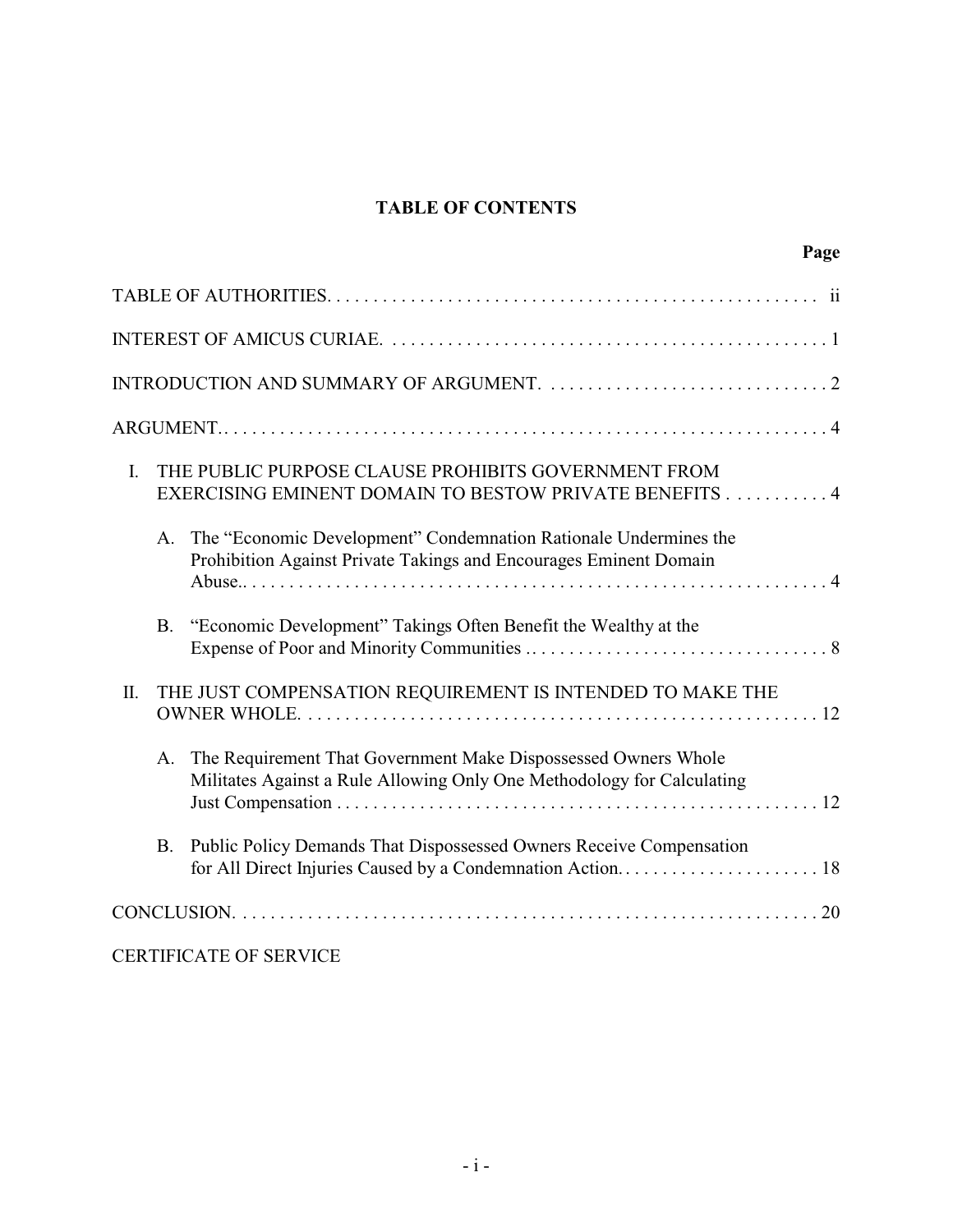# **TABLE OF AUTHORITIES**

# **Cases**

| Almota Farmers Elevator & Warehouse Co. v. United States, 409 U.S. 470,                     |
|---------------------------------------------------------------------------------------------|
| Arkansas Game & Fish Comm'n v. United States, U.S., 133 S. Ct. 511 (2012) 1, 13             |
|                                                                                             |
|                                                                                             |
| City of Monterey v. Del Monte Dunes at Monterey, Ltd., 526 U.S. 687,                        |
|                                                                                             |
|                                                                                             |
| Des Moines Gas Co. v. City of Des Moines, 238 U.S. 153, 35 S. Ct. 811 (1915) 15             |
| Galveston Elec. Co. v. City of Galveston, 258 U.S. 388, 42 S. Ct. 351 (1922) 15             |
|                                                                                             |
|                                                                                             |
|                                                                                             |
| Kimball Laundry Co. v. United States, 338 U.S. 1, 69 S. Ct. 1434 (1949). 4, 14, 15          |
| Koontz v. St. Johns River Water Management District, U.S., 133 S. Ct. 2586 (2013). 1        |
| Long Island Water-Supply Co. v. City of Brooklyn, 166 U.S. 685, 17 S. Ct. 718 (1897) 14, 16 |
| McCardle v. Indianapolis Water Co., 272 U.S. 400, 47 S. Ct. 144 (1926) 15                   |
| Mississippi & Rum River Boom Co. v. Patterson, 98 U.S. (8 Otto) 403 (1878). 4, 14-16        |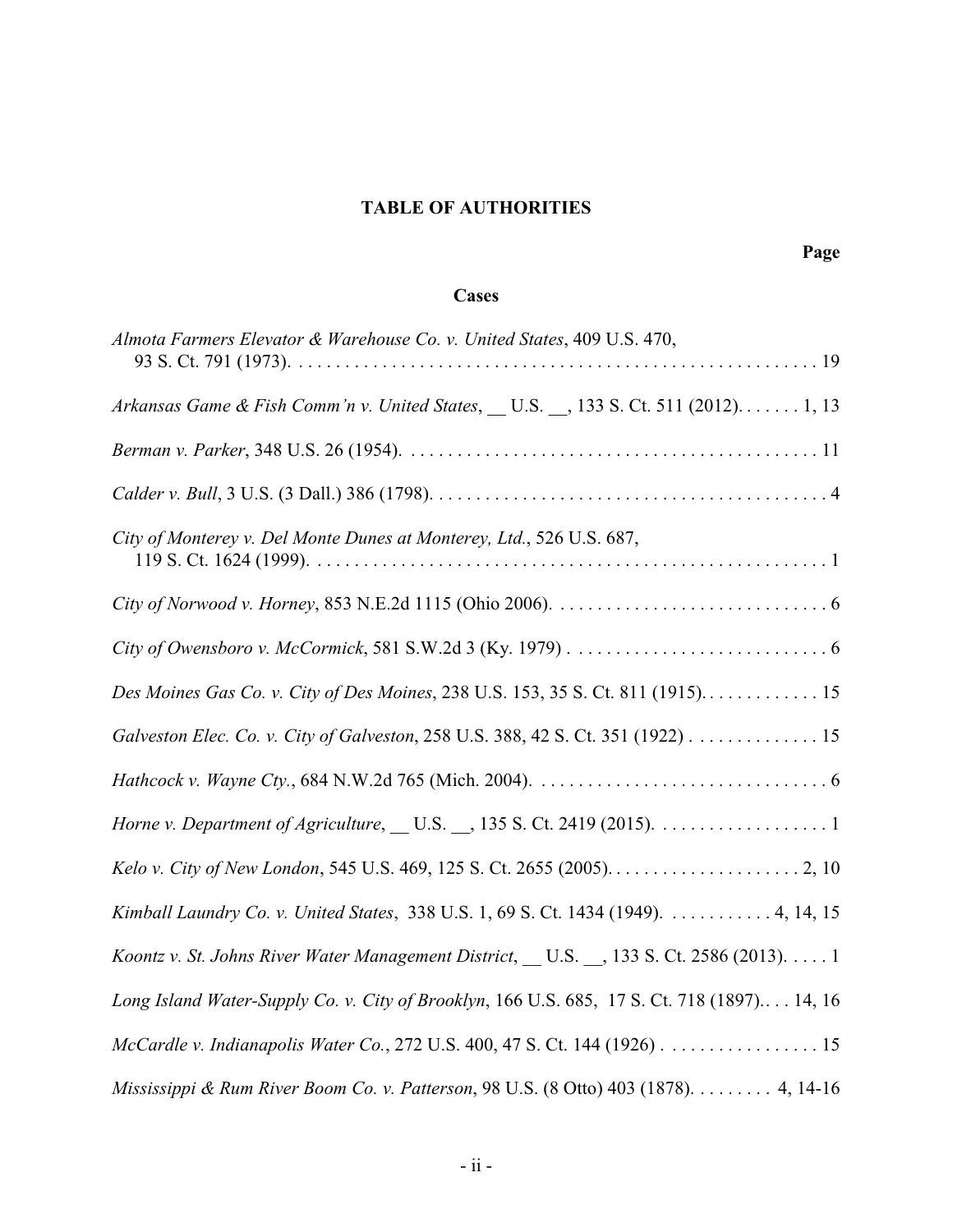# **Page**

| Monongahela Navigation Co. v. United States, 148 U.S. 312, 13 S. Ct. 622 (1882). 14, 16 |
|-----------------------------------------------------------------------------------------|
| Nollan v. California Coastal Comm'n, 483 U.S. 825, 107 S. Ct. 3141 (1987)               |
|                                                                                         |
|                                                                                         |
| Poletown Neighborhood Council v. City of Detroit, 304 N.W.2d 455 (Mich. 1981). 5        |
| Pumpelly v. Green Bay & Miss. Canal Co., 80 U.S. (13 Wall.) 166, (1871). 13             |
|                                                                                         |
| South Lafourche Levee Dist. v. Jarreau, 2016-0788 (La. 3/31/17); So.3d __ 4             |
| St. Bernard Port, Harbor & Terminal Dist. v. Violet Dock Port, Inc., LLC,               |
| State, Through Dep't of Highways v. Jeanerette Lumber & Shingle Co.,                    |
| Suitum v. Tahoe Reg'l Planning Agency, 520 U.S. 725, 117 S. Ct. 1659 (1997). 1          |
|                                                                                         |
| Tahoe-Sierra Preservation Council, Inc. v. Tahoe-Sierra Planning Agency,                |
| United States ex rel. & for Use of Tennessee Valley Auth. v. Powelson,                  |
|                                                                                         |
|                                                                                         |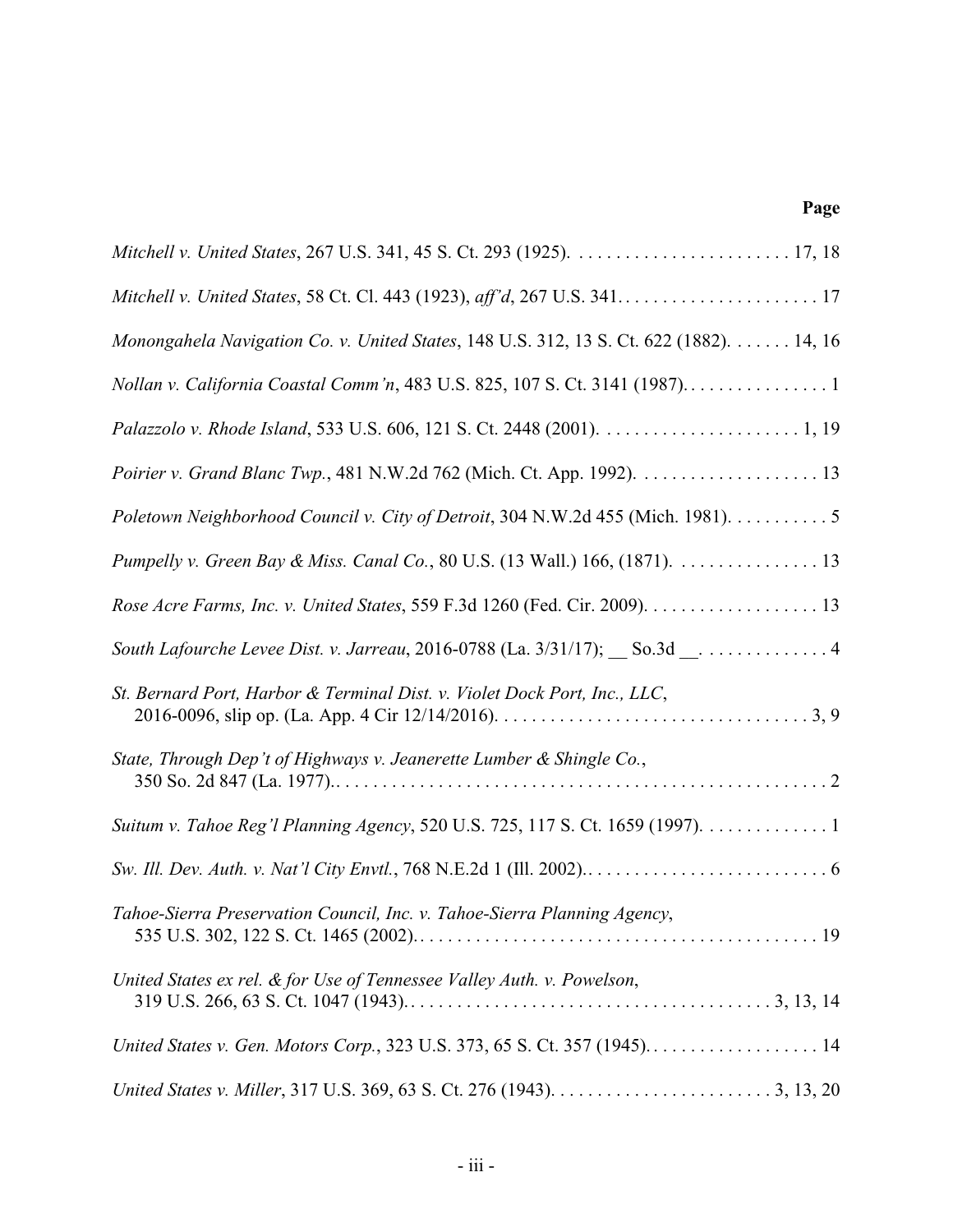# **Page**

| <b>U.S. Constitution</b>                                                                                                                   |
|--------------------------------------------------------------------------------------------------------------------------------------------|
|                                                                                                                                            |
| <b>State Constitution</b>                                                                                                                  |
|                                                                                                                                            |
|                                                                                                                                            |
| <b>Miscellaneous</b>                                                                                                                       |
| Berliner, Dana, Looking Back Ten Years After Kelo, 125 Yale L.J. Forum 82 (2015). 3                                                        |
| Boudreaux, Paul, Eminent Domain, Property Rights, & the Solution of Representation                                                         |
| Buchanan, James M.& Tullock, Gordon, The Calculus of Consent (University of Michigan,<br>1962), The Online Library of Liberty, Sept. 2011, |
| Carpenter, Dick M., & Ross, John, Testing O'Connor and Thomas: Does the Use of Eminent<br>Domain Target Poor and Minority Communities?,    |
| Epstein, Richard A., Takings: Private Property and the Power of Eminent Domain                                                             |
| Freda, James, Note, Does New London Burn Again?: Eminent Domain, Liberty &                                                                 |

| Johnson, Garrett, The Economic Impact of New Stadiums and Arenas on Cities, |  |
|-----------------------------------------------------------------------------|--|
|                                                                             |  |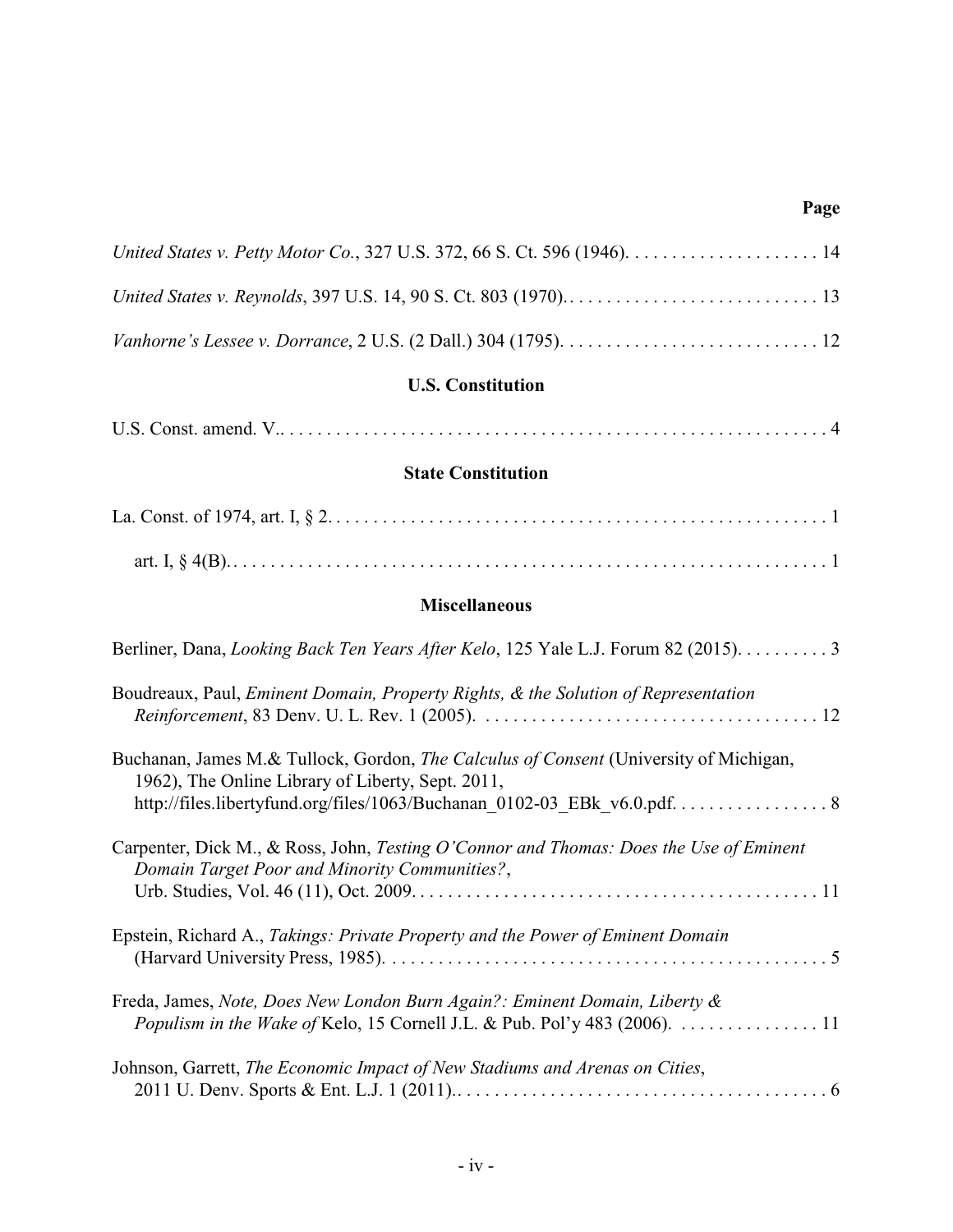# **Page**

| Kanner, Gideon, We Don't Have to Follow Any Stinkin' Planning-Sorry About That,                                                                     |
|-----------------------------------------------------------------------------------------------------------------------------------------------------|
| Kochan, Donald J., "Public Use" and the Independent Judiciary: Condemnation in an                                                                   |
| Macey, Jonathan R., Promoting Public-Regarding Legislation Through Statutory                                                                        |
| Merrill, Thomas W., Rent Seeking & the Compensation Principle,                                                                                      |
| Merrill, Thomas W., The Economics of Public Use, 72 Cornell L. Rev. 61 (1986). 10                                                                   |
| Michelman, Frank I., Property, Utility, and Fairness: Comments on the Ethical                                                                       |
| Pritchett, Wendell E., The "Public Menace" of Blight: Urban Renewal and the<br>Private Uses of Eminent Domain, 21 Yale L. & Pol'y Rev. 1 (2003). 11 |
| Risinger, D. Michael, Direct Damages: The Lost Key to Constitutional<br>Just Compensation When Business Premises Are Condemned,                     |
| Sandefur, Timothy, A Natural Rights Perspective on Eminent Domain in California,                                                                    |
| Sax, Joseph L., Takings, Private Property and Public Rights, 81 Yale L.J. 149 (1971) 9                                                              |
| Somin, Ilya, The Case Against Economic Development Takings,                                                                                         |
| Somin, Ilya, The Grasping Hand: Kelo v. City of New London & the Limits of Eminent                                                                  |
| Sunstein, Cass R., Naked Preferences and the Constitution, 84 Colum. L. Rev. 1689 (1984) 10                                                         |
|                                                                                                                                                     |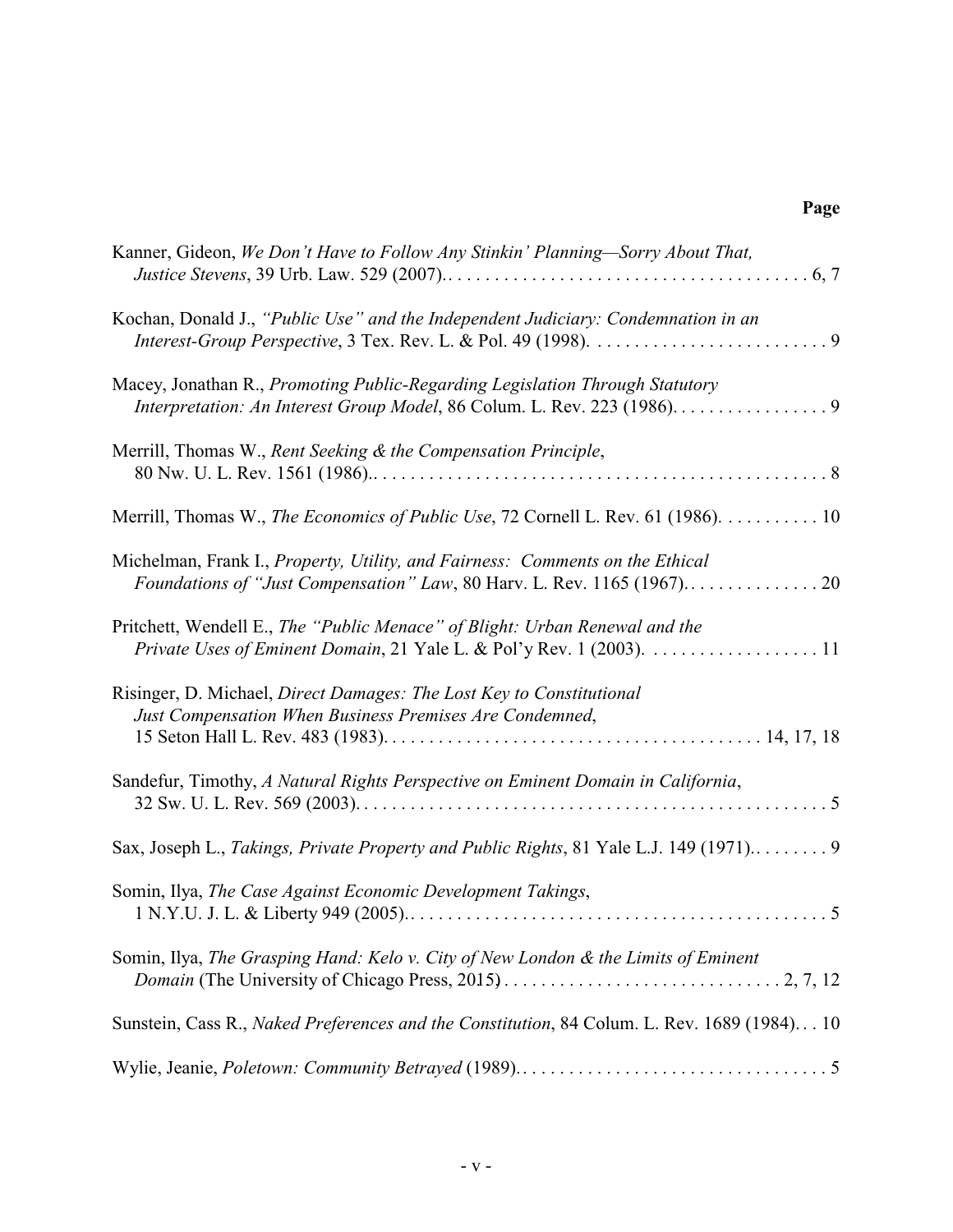Pursuant to Supreme Court of Louisiana Rule 12, Pacific Legal Foundation (PLF) respectfully submits this brief amicus curiae in support of Applicant Violet Dock Port, Inc., LLC. This brief is conditionally submitted with the accompanying motion seeking leave to file an amicus brief.

#### **INTEREST OF AMICUS CURIAE**

PLF was founded over 40 years ago and is widely recognized as the most experienced nonprofit legal foundation of its kind. PLF attorneys have participated as lead counsel or amicus curiae in several landmark United States Supreme Court cases in defense of the right of individuals to make reasonable use of their property, and the corollary right to obtain just compensation when that right is infringed. *See, e.g., Horne v. Department of Agriculture*, U.S. , 135 S. Ct. 2419 (2015); *Koontz v. St. Johns River Water Management District*, \_\_ U.S. \_\_, 133 S. Ct. 2586 (2013); *Arkansas Game & Fish Comm'n v. United States*, \_\_ U.S. \_\_, 133 S. Ct. 511 (2012); *Palazzolo v. Rhode Island*, 533 U.S. 606, 121 S. Ct. 2448 (2001); *City of Monterey v. Del Monte Dunes at Monterey, Ltd.*, 526 U.S. 687, 119 S. Ct. 1624 (1999); *Suitum v. Tahoe Reg'l Planning Agency*, 520 U.S. 725, 117 S. Ct. 1659 (1997); *Nollan v. California Coastal Comm'n*, 483 U.S. 825, 107 S. Ct. 3141 (1987). PLF has offices in Florida, California, Washington, and the District of Columbia, and regularly litigates matters affecting property rights in state courts across the country. PLF believes its perspective and experience with property rights litigation will aid this Court in the consideration of the issues presented in this case.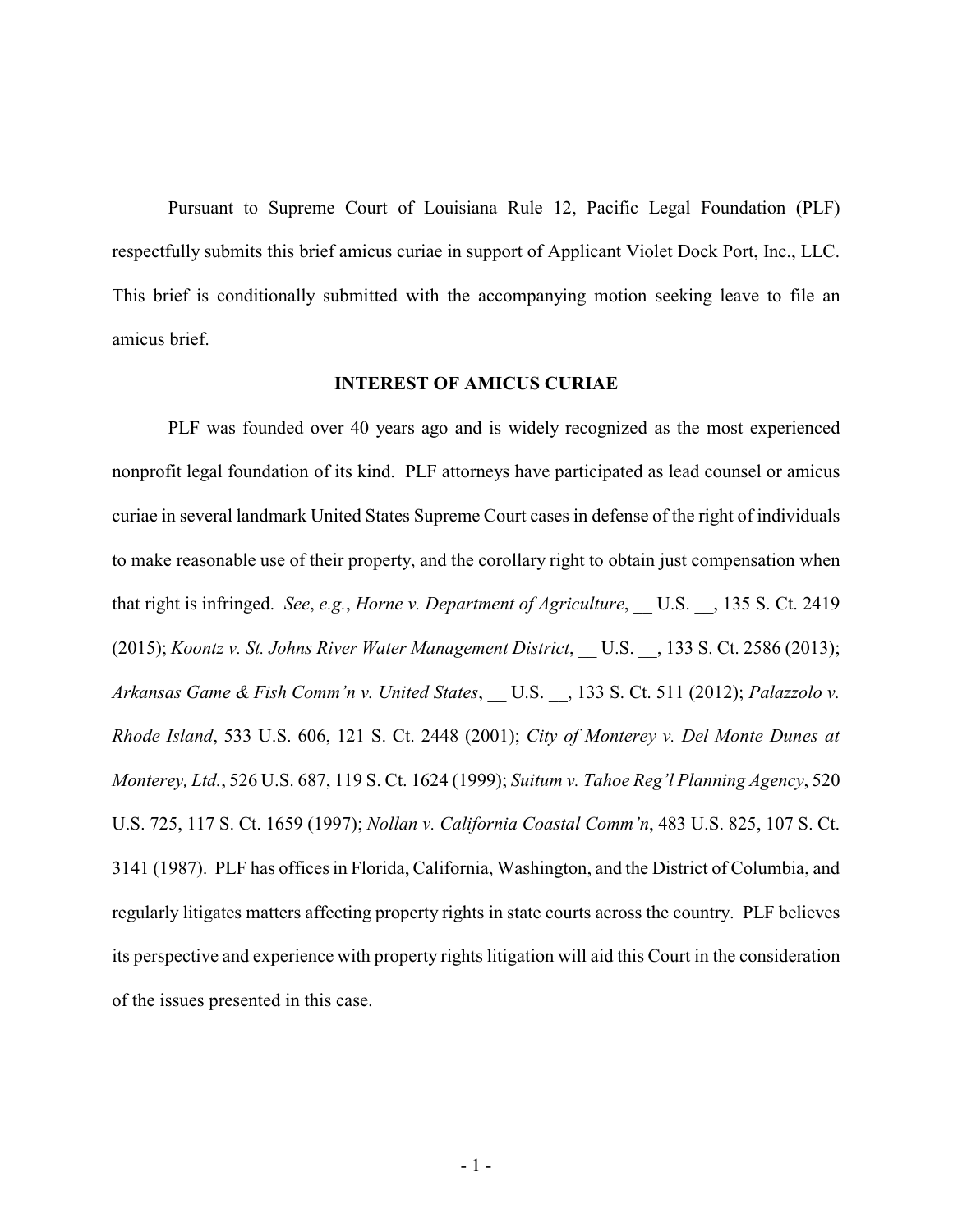#### **INTRODUCTION AND SUMMARY OF ARGUMENT**

This case raises two important questions concerning the limitations that the Louisiana Constitution places on the government's authority to condemn private property. La. Const. art. I, §§ 2, 4(B); *see also State, Through Dep't of Highways v. Jeanerette Lumber & Shingle Co.*, 350 So. 2d 847, 855 (La. 1977). Specifically, this case asks (1) whether the Public Use Clause prohibits government entities like the St. Bernard Port, Harbor & Terminal District (St. Bernard) from exercising eminent domain powers for "economic development" purposes and (2) whether the Just Compensation Clause authorizes courts to award compensation in excess of the land's "fair market value" when government condemnation actions against private property directly impair an existing business on the condemned land. La. Const. art. I,  $\S$  4. The answer to both questions is yes.

Condemnation actions for economic development purposes are contraryto the public interest and open the door to eminent domain abuse. Indeed, the adverse policy implications of "economic development" takings are exemplified by the United States Supreme Court's decision in *Kelo v. City of New London*, 545 U.S. 469, 125 S. Ct. 2655 (2005), which was met with outrage from a vast majority of Americans, spanning the geographic, political, and social spectrum. Ilya Somin, *The Grasping Hand: Kelo v. City of New London & the Limits of Eminent Domain*, 139 (The University of Chicago Press, 2015). In that case, the U.S. Supreme Court held that the City of New London could lawfully condemn 115 privately owned properties and homes in the hopes that the neighborhood might be redeveloped into an office park with hotels and restaurants, resulting in more property taxes for the community. In response to that shocking decision, forty-four states—including Louisiana—enacted laws or amended their state constitutions to strengthen protections against that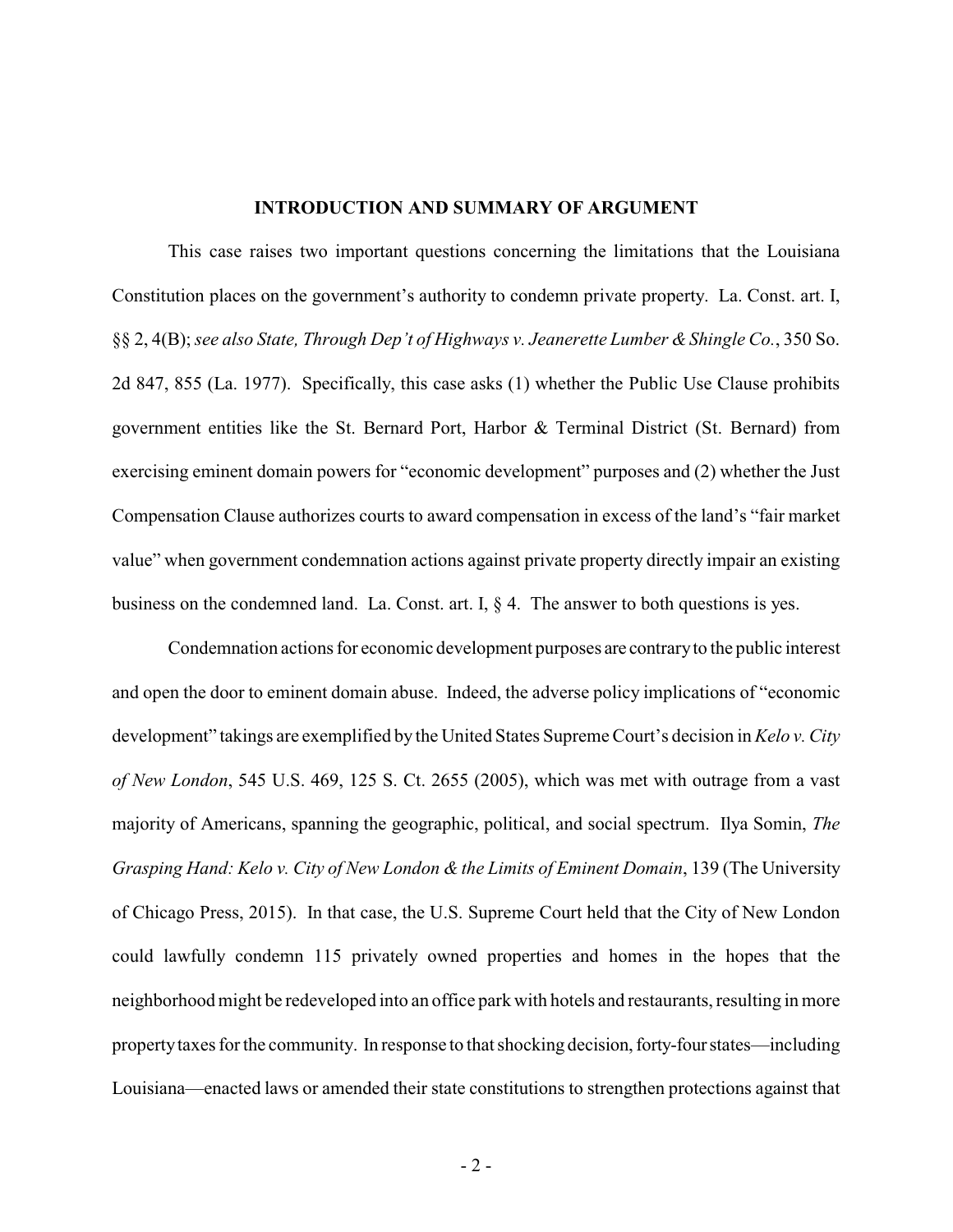particular type of eminent domain abuse. Dana Berliner, *Looking Back Ten Years After Kelo*, 125 Yale L.J. Forum 82, 84 (2015) (citing La. Const. art. I,  $\S$  4 (2006)). And seven state high courts rejected *Kelo*'s reasoning, interpreting their state constitutions to prohibit the use of eminent domain for private development. *Id.* at 88. Despite this trend away from *Kelo*, the decision below construed Louisiana's Constitution to provide ports with "exceptionally broad" authority to take over a private business for economic development. *St. Bernard Port, Harbor &Terminal Dist. v. Violet Dock Port, Inc., LLC*, 2016-0096, slip op. p. 7 (La. App. 4 Cir 12/14/2016). But as demonstrated by *Kelo* and other similar cases, the contention that economic development, standing alone, should be considered a legitimate public purpose is in fact an argument to eliminate any meaningful limit on the exercise of eminent domain and is often contrary to the public interest. This Court should take this opportunity to make clear that the Public Purpose Clause does not allow takings solely for economic development purposes.

The court of appeal's conclusion that the fair market value of a condemned property will determine the amount of just compensation due in every condemnation case violates the principle that a dispossessed owner must be put in "as good position pecuniarily as he would have occupied if his property had not been taken." *United States v. Miller*, 317 U.S. 369, 373, 63 S. Ct. 276 (1943). Certainly economic losses are often not recoverable in a just compensation award, but that is not due to any bright line rule limiting the ways in which a court may calculate compensation—it is due to the fact that economic injuries are often consequential to a condemnation action and are therefore not recoverable. *United States ex rel. & for Use of Tennessee Valley Auth. v. Powelson*, 319 U.S. 266, 281-83, 63 S. Ct. 1047 (1943). The U.S. Supreme Court has repeatedly held that losses in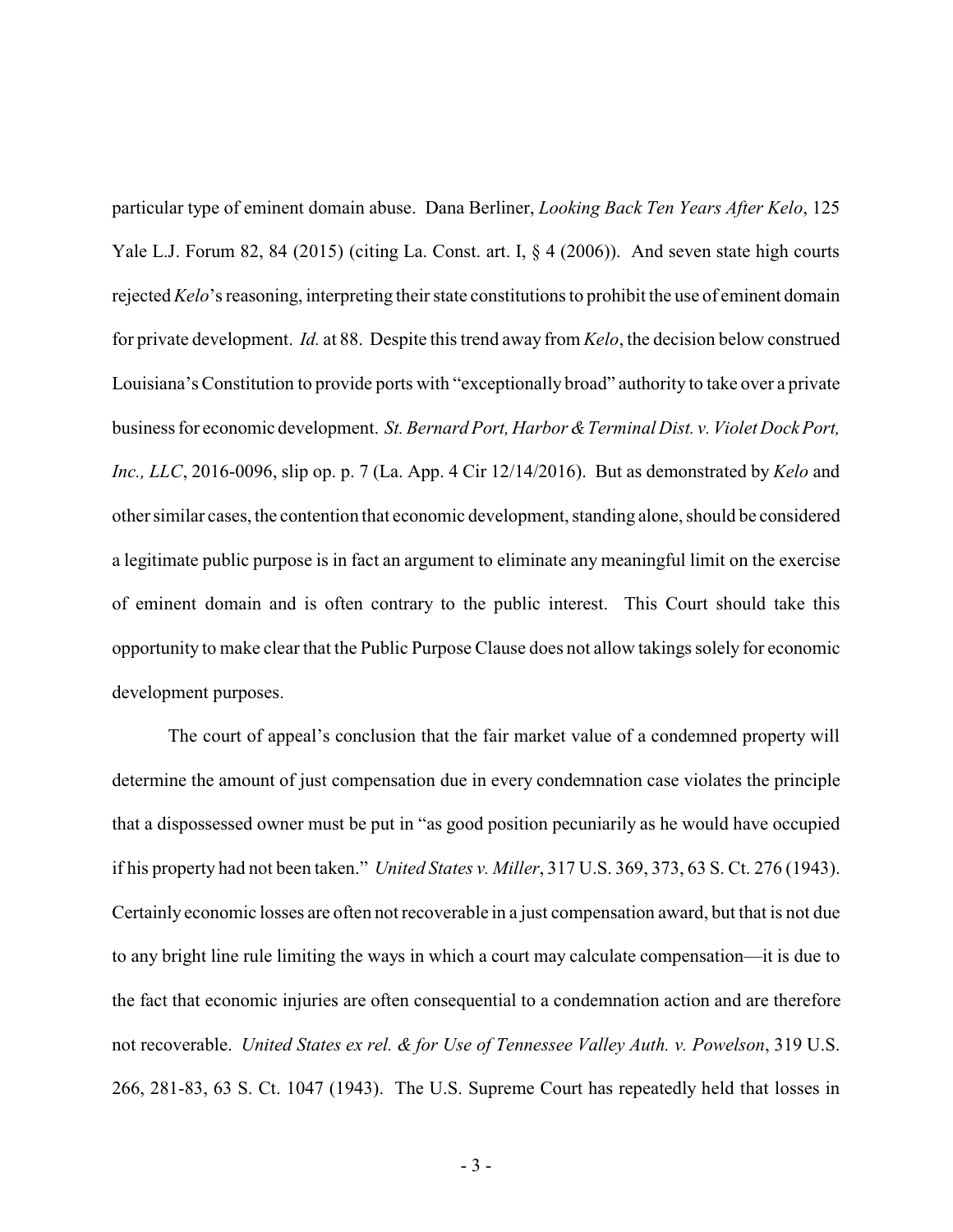excess of fair market value are recoverable in appropriate circumstances. *See*, *e.g.*, *Mississippi & Rum River Boom Co. v. Patterson*, 98 U.S. (8 Otto) 403, 408 (1878); *Kimball Laundry Co. v. United States*, 338 U.S. 1, 6, 69 S. Ct. 1434 (1949) (when the government condemns land that supports a business, the owner maybe entitled to compensation for business losses). The lower court's decision conflicts with precedents from the U.S. Supreme Court and finds no support in Louisiana state law. *South Lafourche Levee Dist. v. Jarreau*, 2016-0788 (La. 3/31/17); \_\_ So.3d \_\_ (recognizing circumstances where the Constitution requires compensation in excess of a property's bare "fair market value"). It is incumbent upon the courts to determine the proper measure of compensation based on the unique facts of each case. The court of appeal's decision to the contrary deprives landowners of the right to full compensation guaranteed by the State and Federal Constitutions and must be reversed.

### **ARGUMENT**

**I**

# **THE PUBLIC PURPOSE CLAUSE PROHIBITS GOVERNMENT FROM EXERCISING EMINENT DOMAIN TO BESTOW PRIVATE BENEFITS**

# **A. The "Economic Development" Condemnation Rationale Undermines the Prohibition Against Private Takings and Encourages Eminent Domain Abuse**

The court of appeal's conclusion that economic development is a legitimate public purpose eliminates any meaningful protection against private takings. *See Calder v. Bull*, 3 U.S. (3 Dall.) 386, 388 (1798) (A "law that takes property from A and gives it to B [] is against all reason and justice . . . ."). Indeed, the argument that economic development is a public purpose rests on the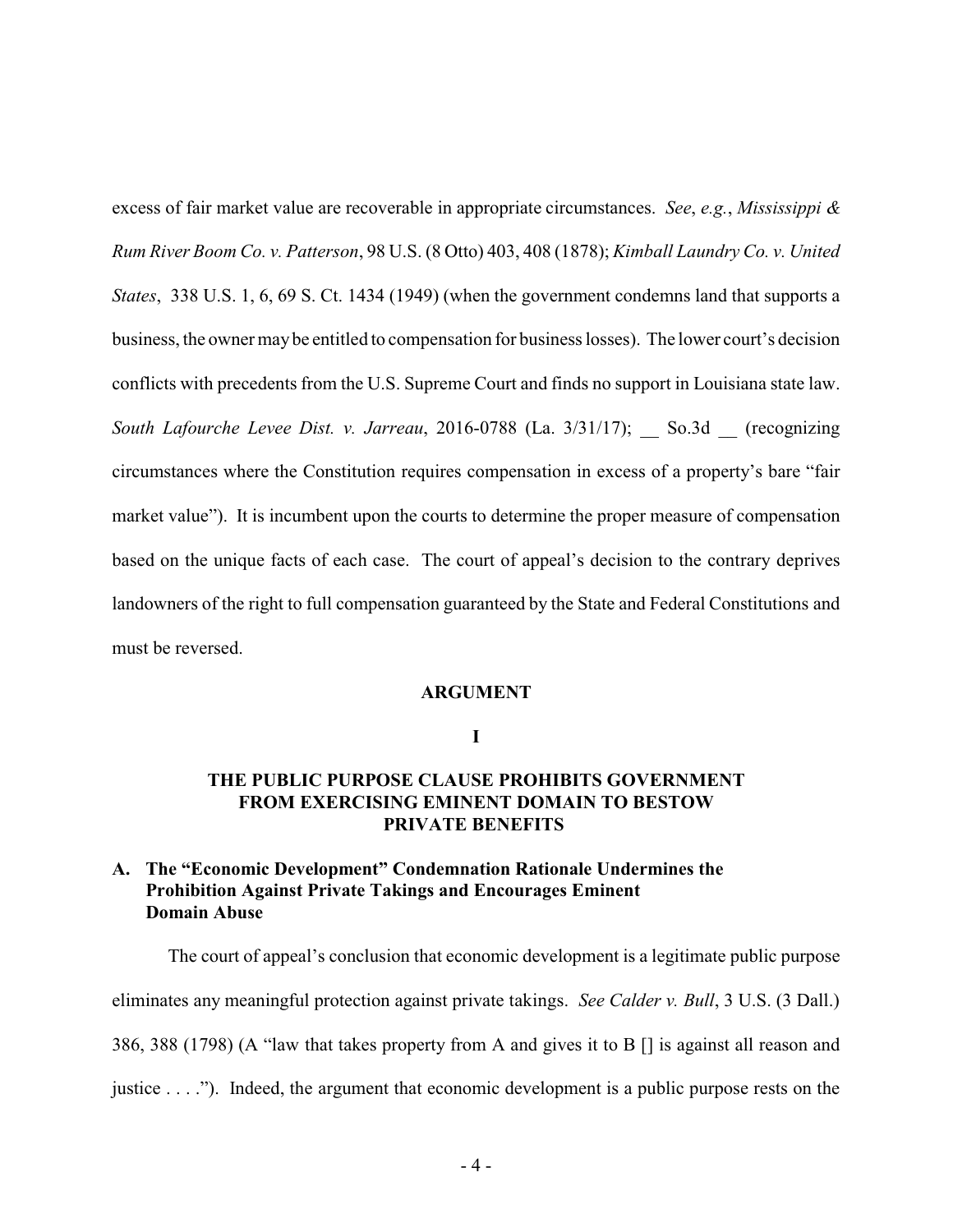belief that property, once transferred to a new owner, might lead to some economic benefit, like increased employment or tax revenue. Ilya Somin, *The Case Against Economic Development Takings*, 1 N.Y.U. J. L. & Liberty 949, 950 (2005). Without some additional, legitimate public use rationale, nearly any compelled transfer of property from one party to another could be justified as economic development—particularlywhere propertyis transferred from a poor owner to a wealthier person. *See* Timothy Sandefur, *A Natural Rights Perspective on Eminent Domain in California*, 32 Sw. U. L. Rev. 569, 598-99 (2003); Richard A. Epstein, *Takings: Private Property and the Power of Eminent Domain*, 170 (Harvard University Press, 1985).

A stark example of this brand of eminent domain abuse arose in 1981, when Detroit condemned the Poletown neighborhood forthe benefit oftheGeneral Motors Corporation, promising that a new automobile factory would create approximately 6,000 jobs and alleviate a crushing economic recession. *See generally* Jeanie Wylie, *Poletown: Community Betrayed* (1989). After heated protests and a hurried decision by the Michigan Supreme Court upholding the condemnation for economic development purposes,<sup>1</sup> the city razed the Poletown neighborhood to make way for an auto plant that never created the promised jobs. Wylie, *supra*, at 230. Recognizing its mistake, the Michigan Supreme Court overruled the much disgraced *Poletown* decision:

To justify the exercise of eminent domain solely on the basis of the fact that the use of that property by a private entity seeking its own profit might contribute to the economy's health is to render impotent our constitutional limitations on the government's power of eminent domain. Poletown's [economic development] rationale would validate practically any exercise of the power of eminent domain on behalf of a private entity. After all, if one's ownership of private property is forever subject to the government's determination that another private partywould put one's

<sup>1</sup> *Poletown Neighborhood Council v. City of Detroit*, 304 N.W.2d 455 (Mich. 1981).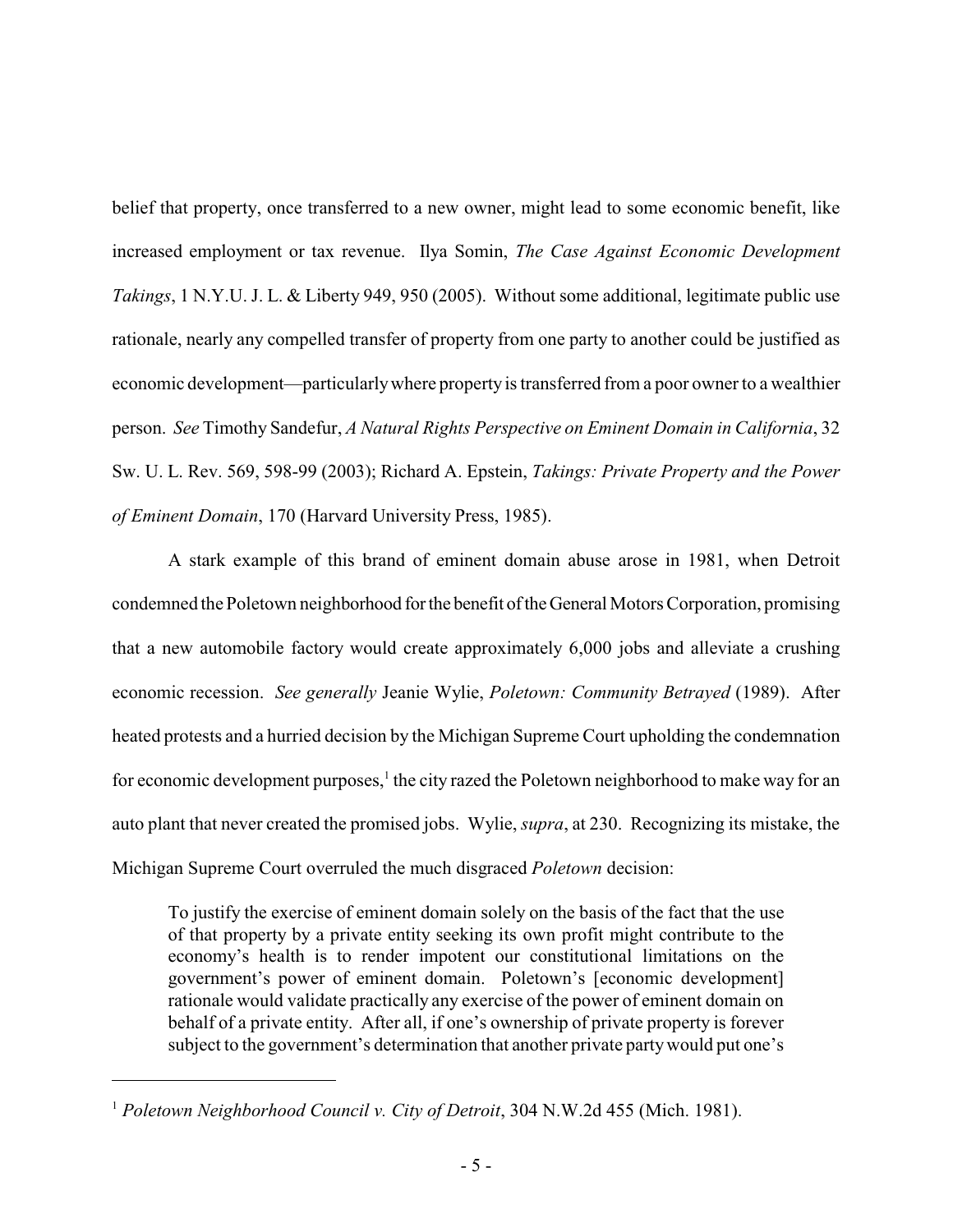land to better use, then the ownership of real property is perpetually threatened by the expansion plans of any large discount retailer, "megastore," or the like.

*Hathcock v. Wayne Cty.*, 684 N.W.2d 765, 786 (Mich. 2004); *see also City of Norwood v. Horney*, 853 N.E.2d 1115, 1141 (Ohio 2006) (citing *Hathcock*'s criticism of economic development positively).

Kentucky and Illinois's Supreme Courts have also pointed out that the economic development rationale provides no logical limits on the exercise of eminent domain. The Kentucky Supreme Court noted that every new legal business provides some sort of benefit that could be described as economic development. *City of Owensboro v. McCormick*, 581 S.W.2d 3, 8 (Ky. 1979) (quoting 26 Am. Jur. 2d Eminent Domain § 34, at 684-85 (1966)). Thus, if mere economic development is a public purpose, "there is no limit that can be drawn." *Id.* The Illinois Supreme Court dismissed the economic development rationale by explaining: "If property ownership is to remain what our forefathers intended it to be, if it is to remain a part of the liberty we cherish, the economic by-products of [an interest group's] ability to develop land cannot justify a surrender of ownership to eminent domain." *Sw. Ill. Dev. Auth. v. Nat'l City Envtl.*, 768 N.E.2d 1, 10 (Ill. 2002).

Indeed, even the suggestion that the economic development imparts broad public benefits is readily refuted. In truth, redevelopment plans frequently fail and visit many negative consequences on the community. Gideon Kanner, *We Don't Have to Follow Any Stinkin' Planning—Sorry About That, Justice Stevens*, 39 Urb. Law. 529, 536 (2007). Quite often, government officials overestimate the benefits of public works projects because they do not understand how certain plans will precisely affect the economy—sometimes, they simply do so to sell the project on the public. *Cf.* Garrett Johnson, *The Economic Impact of New Stadiums and Arenas on Cities*, 2011 U. Denv. Sports & Ent.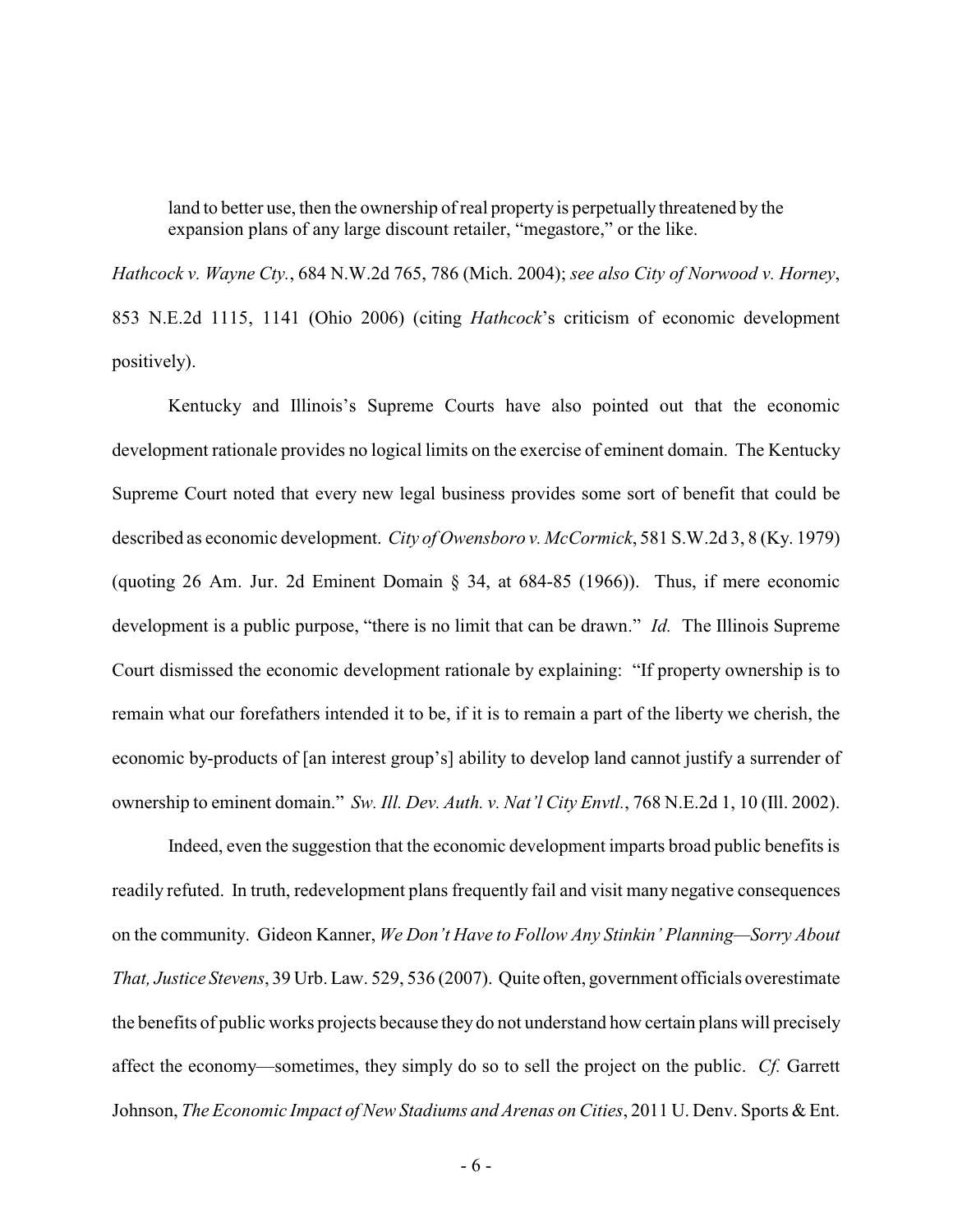L.J. 1, 14-15 (2011) (explaining how local officials are often overly optimistic that sporting events will increase revenue for local economy because they do not consider how spending money on sporting events is usually offset by reduced spending in other areas of entertainment). Moreover, redevelopment plans do not necessarily lead to the benefits they promise because there is no legal mechanism to require the new owner of the condemned property to follow the promised redevelopment plans. Kanner, *supra*, at 539. After the redeveloper acquires condemned land, it will own it in fee simple and is "free to resell it or put it to any lawful use [it] choose[s]." *Id.* at 540.

*Kelo* is an example of such a misleading and harmful project plan. Hoping to capitalize on Pfizer's plan to build a nearby facility, New London Development Corporation (NLDC) condemned numerous homesin the Fort Trumbull neighborhood to build new facilities, including a marina, park, hotel, office space, and upscale housing, in hopes of revitalizing an economically depressed area. Shortly after the property owners lost their case at the Supreme Court and surrendered their homes, Pfizer abandoned its plans to operate its New London facility. *Grasping Hand*, *supra*, at 235. Accordingly, NLDC did not carry out their redevelopment plans. *Id.* Nor have other redevelopment plans materialized. *Id.* Eleven years after *Kelo* was decided, the site of the former Fort Trumbull homes sits as an empty lot. *Id. Kelo* has become an embarrassment for those involved. Connecticut Supreme Court Justice Richard Palmer—a member of the four judge majority that permitted the condemnation at state court—subsequently apologized to one of the former homeowners, Susette Kelo, for voting to allow the taking. *Id.* at 234. Justice Palmer told Kelo that he "would have voted differently" had he known what would happen to her home and community. *Id.* 

Like the cases discussed above, St. Bernard cannot guarantee that any of the economic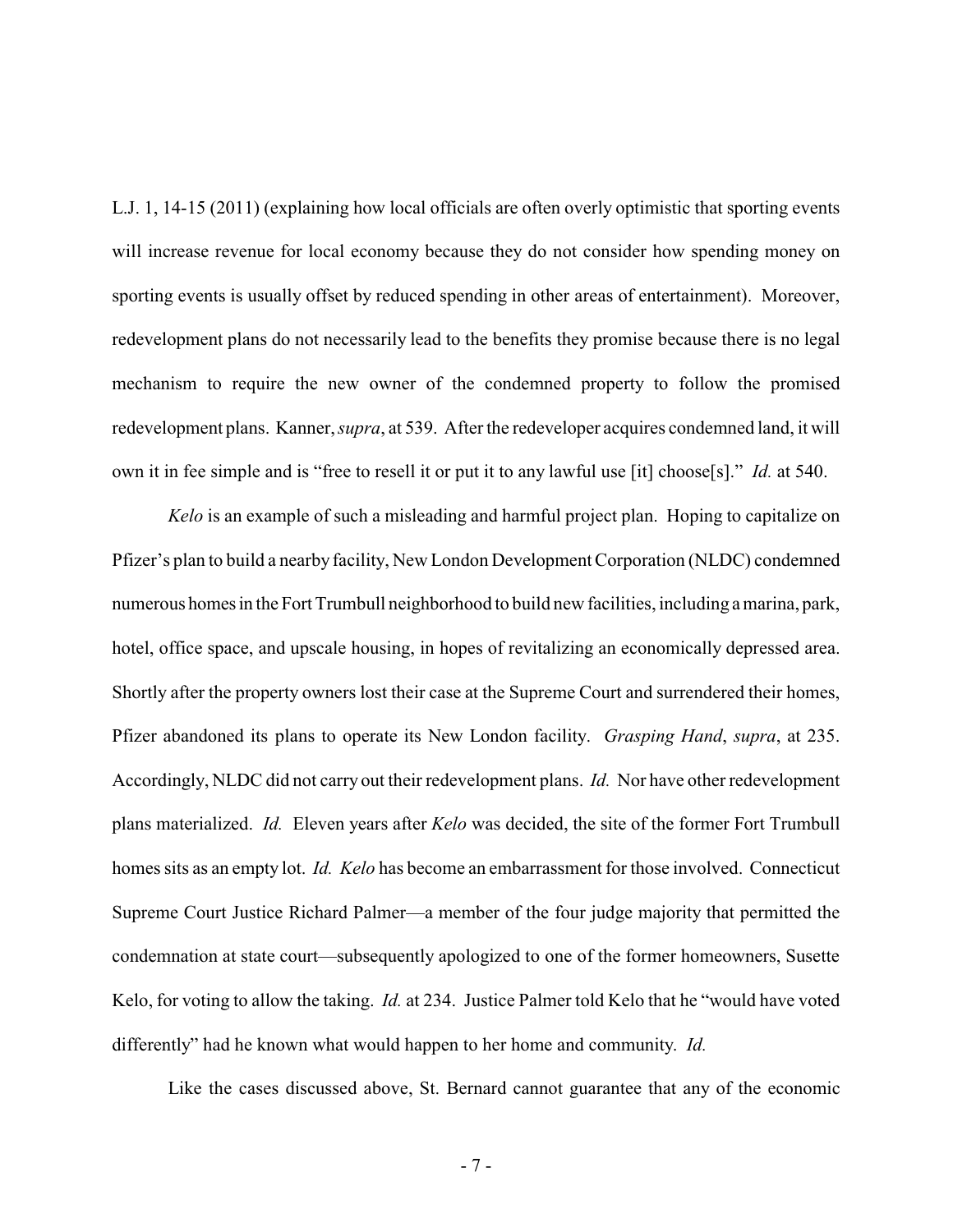benefits cited as justification for its decision to expropriate Violet Dock Port's property will ever materialize. The district's condemnation action simply transferred property from one person to another in the hope that the new owner will use the property in a more beneficial manner, which constitutes a private taking and is expressly prohibited by both the state and federal Constitutions.

## **B. "Economic Development" Takings Often Benefit the Wealthy at the Expense of Poor and Minority Communities**

The use of eminent domain for economic development is often harmful to the public interest. Indeed, in jurisdictions where the government is authorized to condemn property for economic development, wealthy and well-connected interests are encouraged to engage in a practice that economists call "rent seeking," whereby private interests try to gain control of the eminent domain power and use it for their own benefit at the expense of the public. Thomas W. Merrill, *Rent Seeking & the Compensation Principle*, 80 Nw. U. L. Rev. 1561, 1577 (1986) ("If the prior distribution of wealth can be changed by the state, . . . then the resources of society will be consumed in a factional struggle to capture the state apparatus in order to obtain benefits for one faction at the expense of everyone else."). This practice is problematic because once interest groups gain government powers, they may use them to impose burdens on the public—including small homeowners and small businesses. *See* James M. Buchanan & Gordon Tullock, *The Calculus of Consent* (University of Michigan, 1962), The Online Library of Liberty, Sept. 2011, at  $206^2$  ("interest-group activity . . . is a direct function of the 'profits' expected from the political process by functional groups"). In the eminent domain context, interest groups will use their government connections to transfer other

<sup>&</sup>lt;sup>2</sup> http://files.libertyfund.org/files/1063/Buchanan\_0102-03\_EBk\_v6.0.pdf.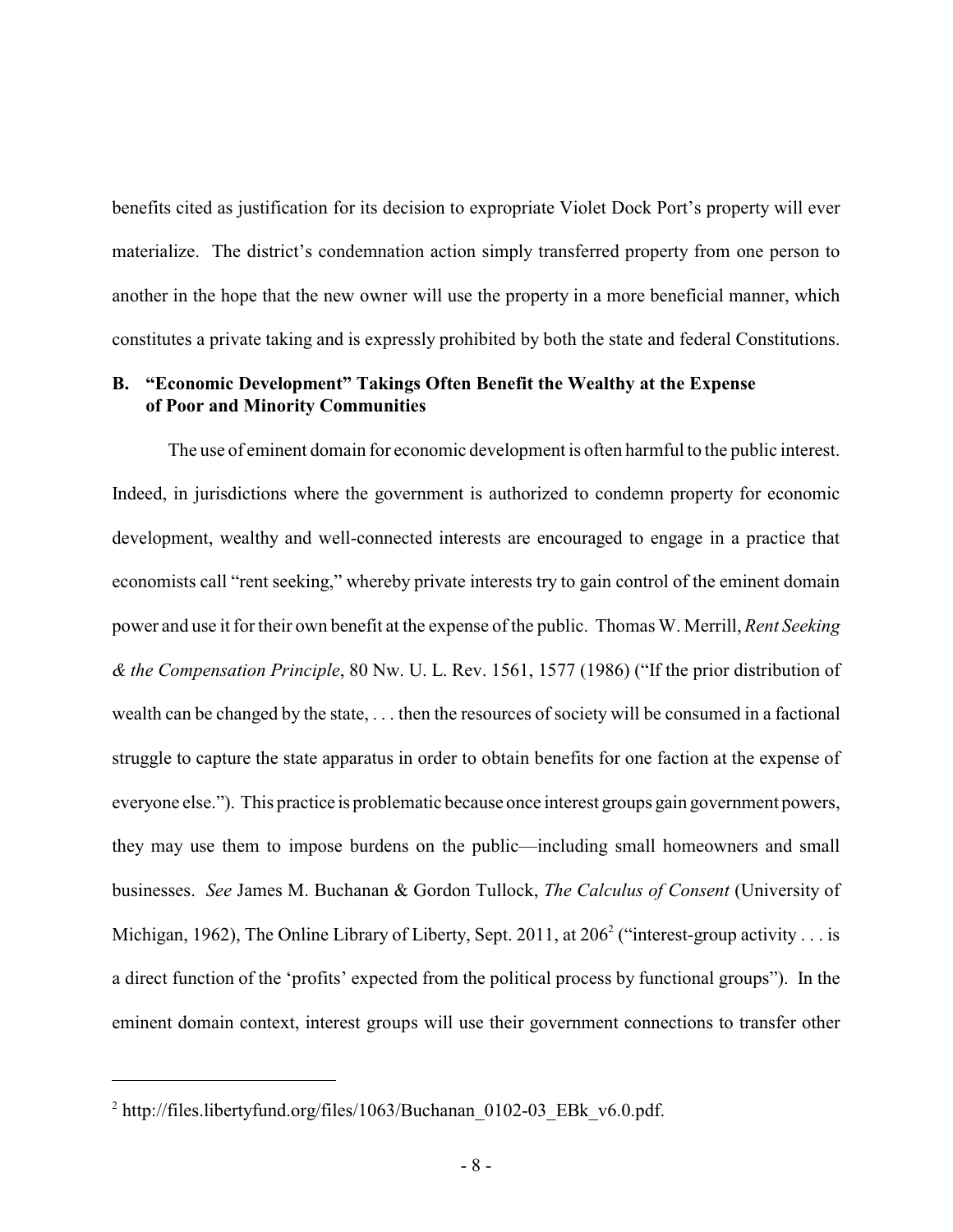people's property to themselves. Donald J. Kochan, *"Public Use" and the Independent Judiciary: Condemnation in an Interest-Group Perspective*, 3 Tex. Rev. L. & Pol. 49, 85 (1998).

By construing Louisiana's Constitution to provide ports with "exceptionally broad" eminent domain powers, the decision below facilitated rent seeking and other types of eminent domain abuse. *St. Bernard Port, Harbor & Terminal Distr., LLC*, slip op. at 7. Indeed, the lower court's opinion will allow interest groups to lobby the government to condemn private property because it is cheaper to do so than negotiating with property owners for their land. *See* Joseph L. Sax, *Takings, Private Property and Public Rights*, 81 Yale L.J. 149, 173-74 (1971). Unfortunately for property owners, rent seeking is difficult to stop because government bodies are willing to capitulate to interest groups in exchange for money and political support. *See* Jonathan R. Macey, *Promoting Public-Regarding Legislation Through Statutory Interpretation: An Interest Group Model*, 86 Colum. L. Rev. 223, 230 (1986) ("Interest groups influence the political process by such overt methods as promises of political support, campaign contributions, and outright bribes . . . ."). Moreover, a condemned landowner often lacks the finances to mount a counter-lobbying effort against eminent domain abuse because costs of redevelopment projects are typically dispersed between many landowners while the benefits are concentrated to favor the rent seeker. *See* Kochan, *supra*, at 81. For instance, suppose the government takes \$1 from each of 100 people and gives it all to an interest group. The interest group would have an incentive to spend \$99 to convince the government to do this again; but each individual only has a \$1 incentive to lobby the government not to.

Rent seeking is inherently unjust because it results in a citizen losing his or her property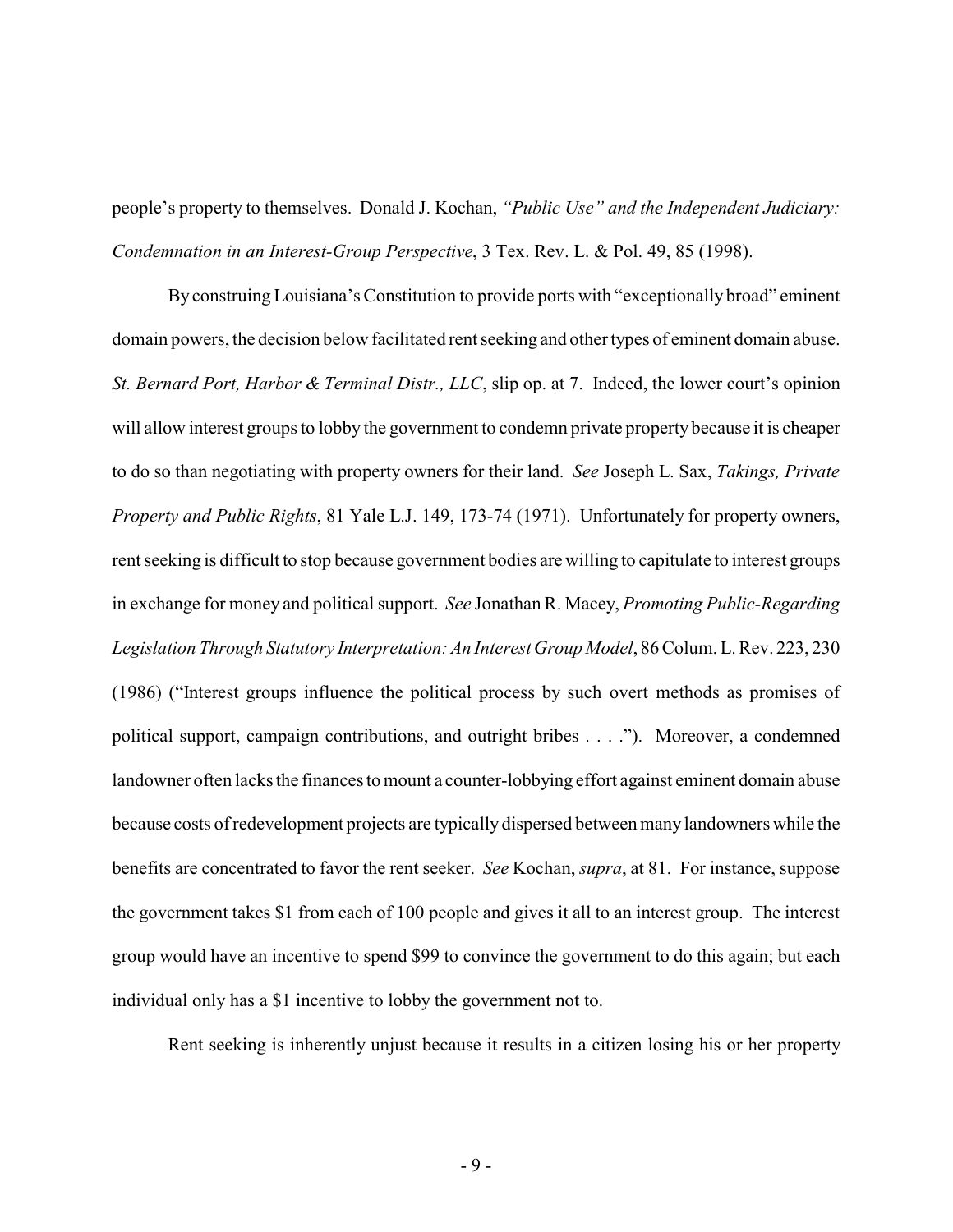because of an interest group's success at lobbying.<sup>3</sup> The Constitution's framers were hostile towards this type of naked preference because they feared "that government power would be usurped solely to distribute wealth or opportunities to one group or person at the expense of another." Cass R. Sunstein, *Naked Preferences and the Constitution*, 84 Colum. L. Rev. 1689, 1690-91 (1984). Instead, for a condemnation action to be just, the "government action [should] result [] from a legitimate effort to promote the public good rather than factional takeover." *Id.*

Economic development takings are also harmful to the public interest because they disproportionately impact poor and minority communities—the very people who are the least able to oppose a condemnation action. Writing in dissent in *Kelo*, Justice O'Connor discussed how politically connected groups, including large corporations and development firms, would use their powers to victimize the weak if eminent domain could be used for mere economic development. *Kelo*, 545 U.S. at 505 (O'Connor, J., dissenting). Justice Thomas similarly observed that the poor are the least likely to "put their lands to the highest and best social use [and] are the least politically powerful." *Id.* at 521 (Thomas, J., dissenting). Accordingly, the poor would be susceptible to condemnation if economic development is a valid public use. Justice Thomas also added that minority communities would be disproportionately harmed by a broad definition of public use, observing that after the Court had first upheld the use of eminent domain to redevelop blighted areas

<sup>&</sup>lt;sup>3</sup> Rent seeking also results in windfalls for special interests because "[e]minent domain almost always generates a surplus—a resource's value after condemnation is almost always higher than before. The present compensation formula allocates 100% of this surplus to the condemnor, and none to the condemnee." Thomas W. Merrill, *The Economics of Public Use*, 72 Cornell L. Rev. 61, 85 (1986). Therefore, interest groups have an incentive to use eminent domain because they stand to profit from its use.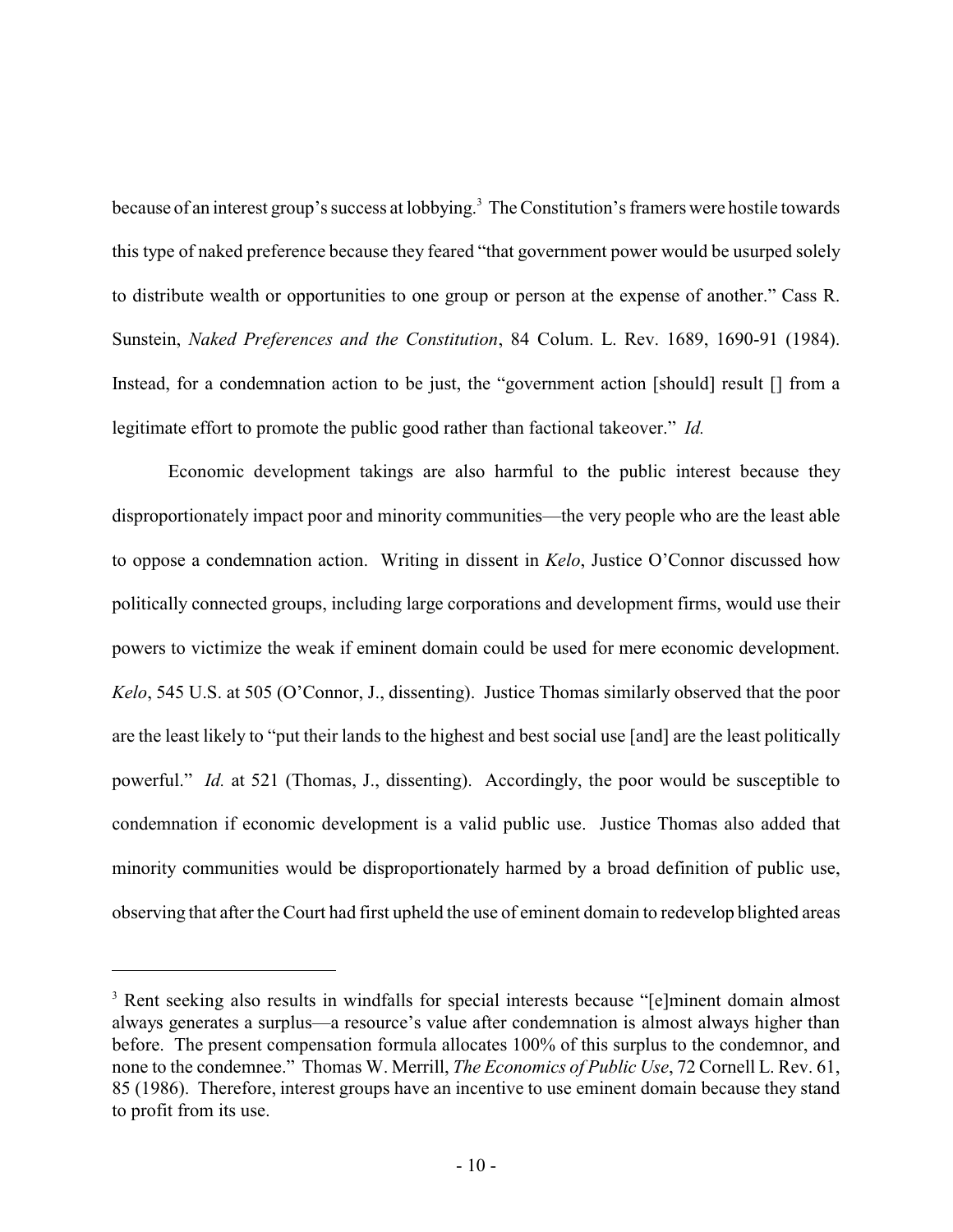in *Berman v. Parker*, 348 U.S. 26 (1954), cities rushed to draw plans for downtown development. *Id.* at 522. Of the families displaced by the urban renewal rush caused by *Berman* between 1949 and 1963, 63% were racial minorities. *Id.*; *see also* Wendell E. Pritchett, *The "Public Menace" of Blight: Urban Renewal and the Private Uses of Eminent Domain*, 21 Yale L. & Pol'y Rev. 1, 6 (2003) ("Blight was a facially neutral term infused with racial and ethnic prejudice.").

Considering the demonstrably unfair history of eminent domain use, Justices O'Connor and Thomas's skepticism towards promised economic development was warranted. Indeed, since *Kelo*, new empirical evidence demonstrates that Justices O'Connor and Thomas correctly assessed how eminent domain would devastate poor and minority communities. Dick M. Carpenter & John Ross, *Testing O'Connor and Thomas: Does the Use of Eminent Domain Target Poor and Minority Communities?*, Urb. Studies, Vol. 46 (11), p. 2447, Oct. 2009. Even if explicit discrimination no longer poses major problems, poor and minority communities still face the brunt of eminent domain use. Communities targeted by eminent domain tend to have more ethnic or racial minorities, have less education, and earn significantly less income than surrounding communities unaffected by condemnations. *Id.* at 2455. Those who are displaced by eminent domain use are also more likely to be renters and live at or below the federal poverty line. *Id.* at 2456.

It is not surprising that poor and minority communities are more vulnerable to eminent domain abuses. To begin, it is cheaper to condemn poor people's property. James Freda, *Note, Does New London Burn Again?: Eminent Domain, Liberty & Populism in the Wake of* Kelo, 15 Cornell J.L. & Pub. Pol'y 483, 504 (2006). This fact provides local governments a bad incentive to condemn poor and minority communities because if they "are concerned with improving their tax bases, it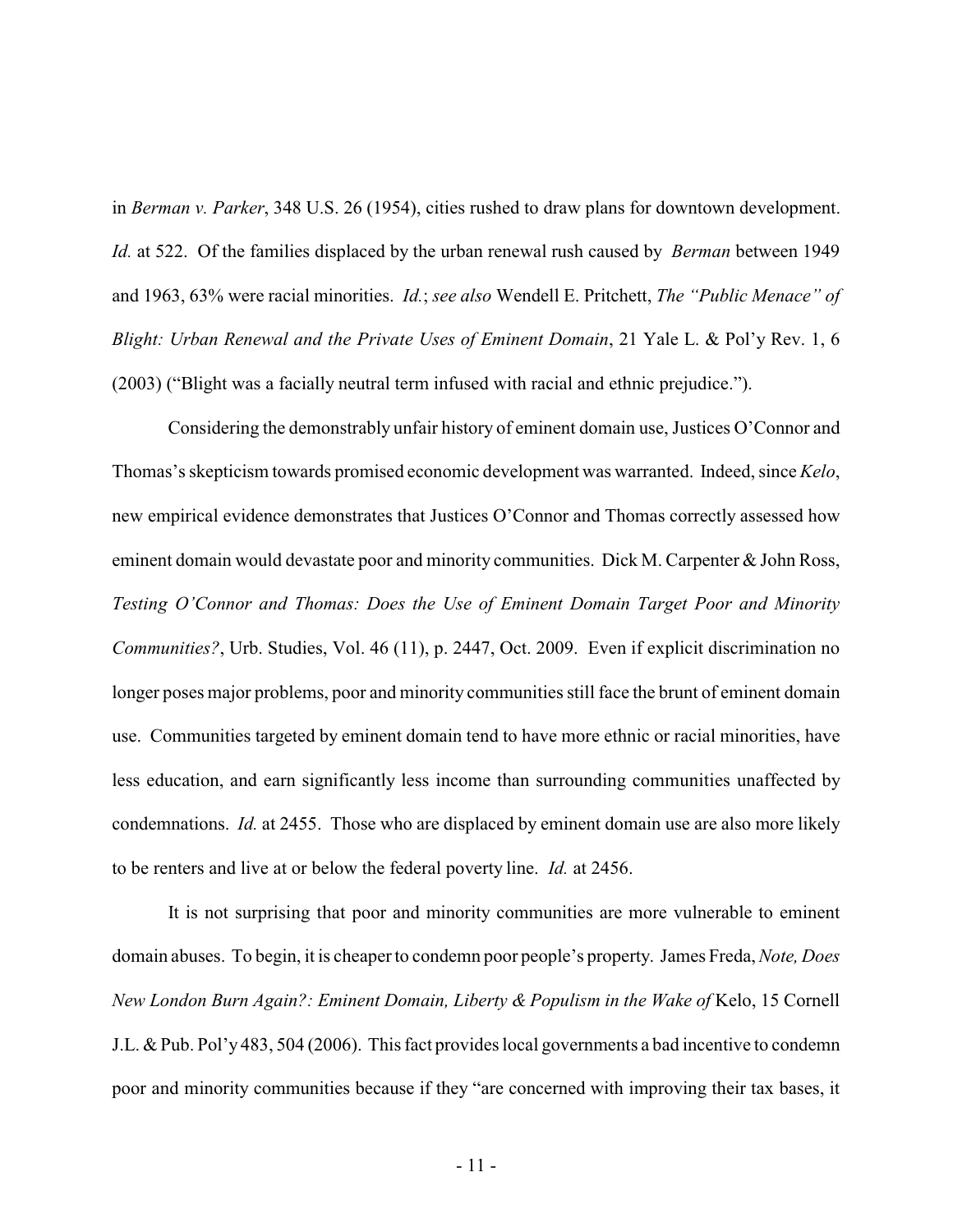simply is not economical to pay attention to the needs or desires of the poor." Paul Boudreaux, *Eminent Domain, Property Rights, &the Solution of Representation Reinforcement*, 83 Denv. U. L.

Rev. 1, 47 (2005). Planning boards are also typically too smart and savvy to target the middle and upper classes because they are more likely to have the resources to challenge actions to acquire their property. *See Grasping Hand*, *supra*, at 101. Therefore, planning boards, if given the power to condemn land for economic development purposes, will continue to target poor and minority groups because, lacking resources, they are less likely to challenge eminent domain abuse. *Id.*

The Public Use Clause is an essential restraint on the government's otherwise awesome and terrible power to take an individual's private property. *See Vanhorne's Lessee v. Dorrance*, 2 U.S. (2 Dall.) 304, 307 (1795) (noting eminent domain's origin in the "absolute despotic power" of the monarch). To ensure that the public use requirement continue to guard against eminent domain abuse, this Court should reject the decision below and hold that the Constitution does not allow the government to condemn private property for economic development.

**II**

# **THE JUST COMPENSATION REQUIREMENT IS INTENDED TO MAKE THE OWNER WHOLE**

# **A. The Requirement That Government Make Dispossessed Owners Whole Militates Against a Rule Allowing Only One Methodology for Calculating Just Compensation**

The "fair market value" methodology for calculating the value of condemned property is not the only methodology by which a court can calculate just compensation. The Takings Clause of the Fifth Amendment to the United States Constitution provides that "private property [shall not] be taken for public use without just compensation." U.S. Const. amend. V. According to the U.S.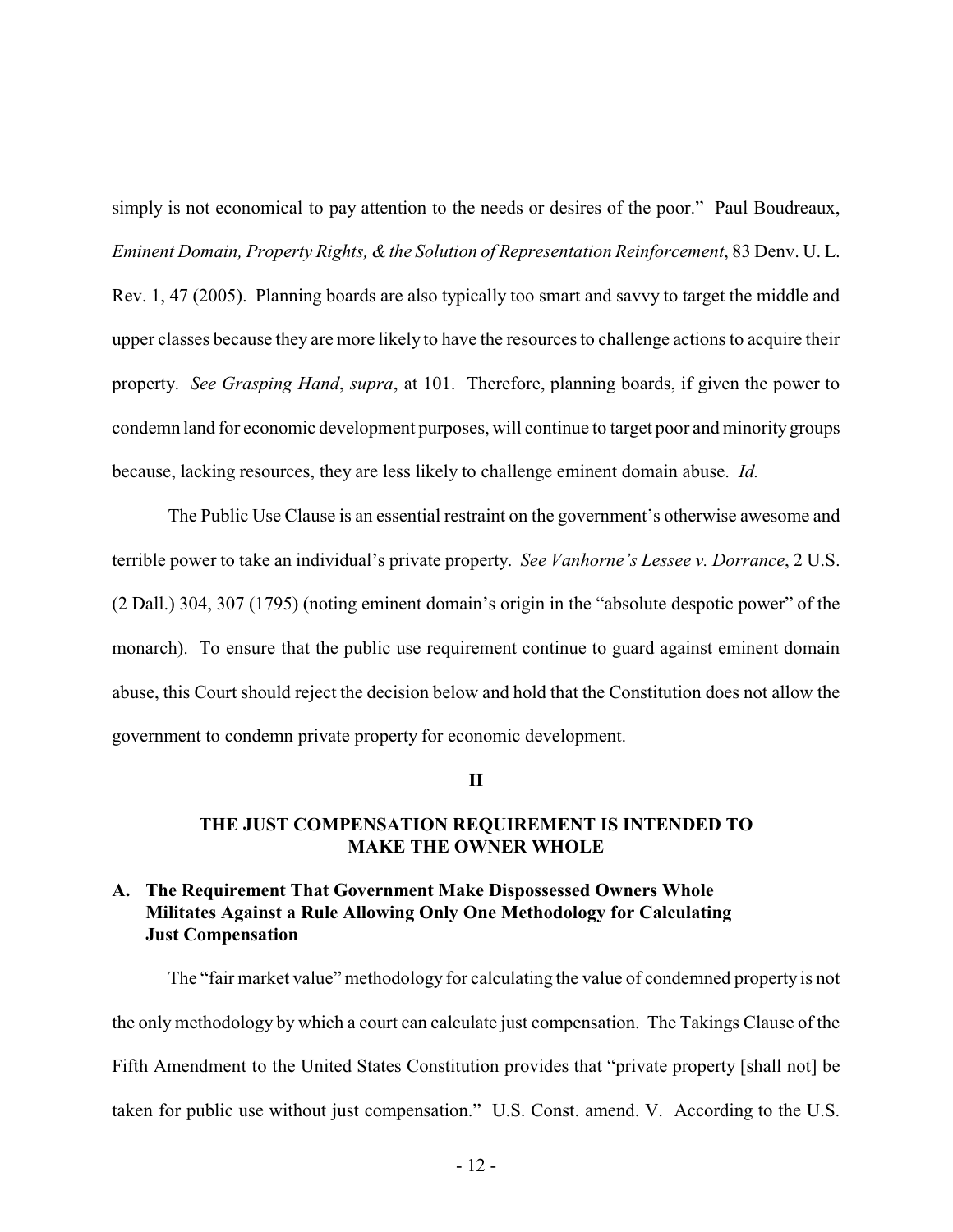Supreme Court,"just compensation" means "the full monetary equivalent of the property taken." *United States v. Reynolds*, 397 U.S. 14, 16, 90 S. Ct. 803 (1970); *see also United States v. Miller*, 317 U.S. at 373. In other words, the dispossessed owner "is to be put in the same position monetarily as he would have occupied if his property had not been taken." *Reynolds*, 397 U.S. at 16. That guiding principle requires that courts take into account the unique facts of each case. *Arkansas Game & Fish Comm'n v. United States*, 133 S. Ct. at 518 (Cautioning against the use of per se rules in a takings case because there are a "nearlyinfinite varietyof ways in which government actions or regulations can affect property interests."); *see also Reynolds*, 397 U.S. at 16-17 ("[F]air market value is generally to be determined with due consideration of all available economic uses of the property at the time of the taking."). Accordingly, courts have long recognized that "[t]here is no formula or artificial measure of damages applicable to all condemnation cases." *Poirier v. Grand Blanc Twp.*, 481 N.W.2d 762, 766 (Mich. Ct. App. 1992) (omitting quotations); *see also Rose Acre Farms, Inc. v. United States*, 559 F.3d 1260, 1282 (Fed. Cir. 2009) ("[T]here is no magic number or formula in takings cases.").

Importantly, federal takings law holds that it is the owner's actual loss, not the government's gain, that determines the measure of compensation for the property taken. *Powelson*, 319 U.S. at 281; *see also Pumpelly v. Green Bay &Miss. Canal Co.*, 80 U.S. (13 Wall.) 166, 177-78 (1871) (The government must compensate a landowner to the extent that it actually invades private property, thereby exercising dominion over the landowner's rights and inflicting irreparable harm thereto.). Although economic losses are often excluded from compensation awards, the U.S. Supreme Court has long recognized that economic and business injuries are recoverable as compensation in certain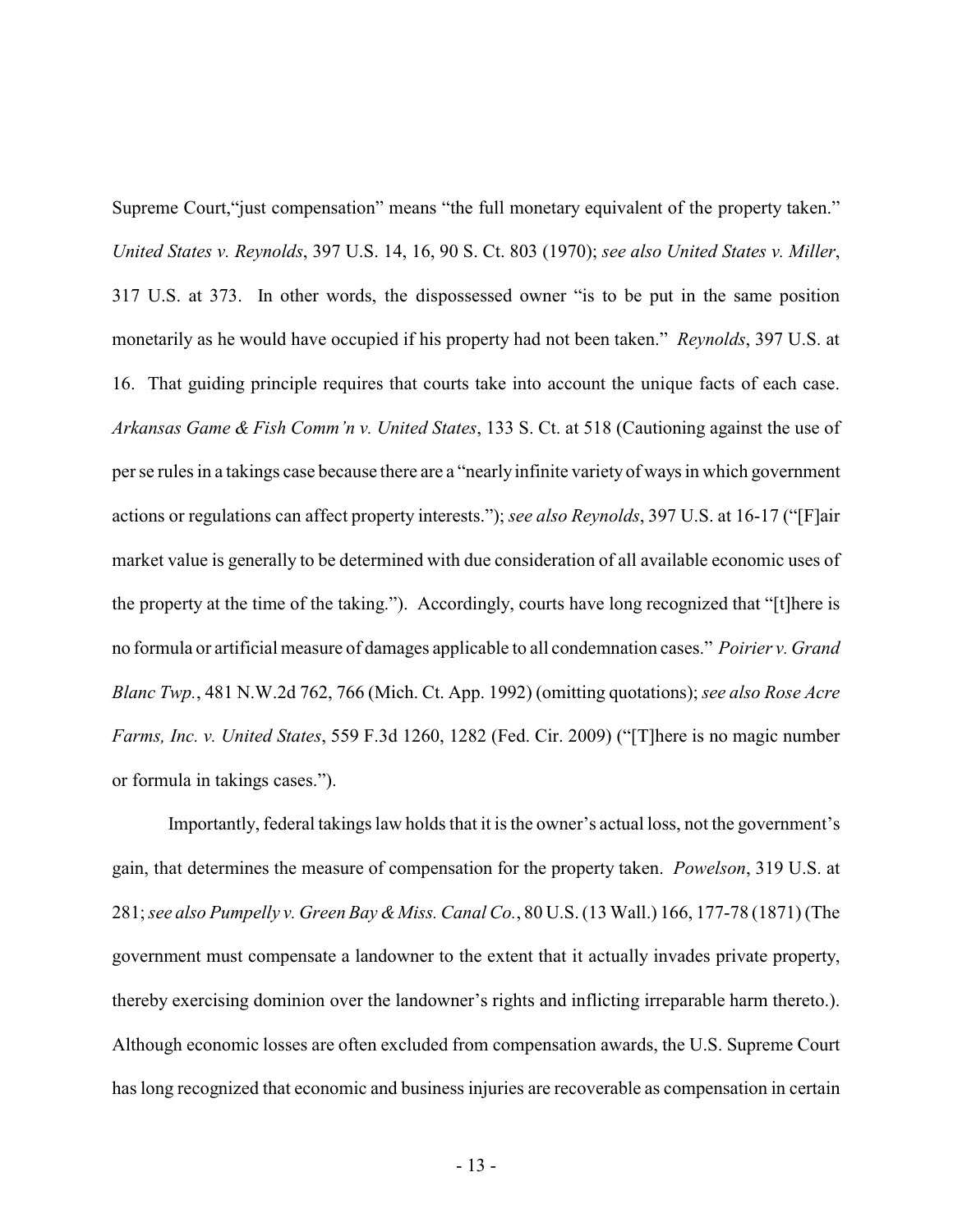circumstances. *See*, *e.g.*, *Kimball Laundry*, 338 U.S. 1; *Long Island Water-Supply Co. v. City of Brooklyn*, 166 U.S. 685, 691, 17 S. Ct. 718 (1897); *Monongahela Navigation Co. v. United States*, 148 U.S. 312, 13 S. Ct. 622 (1882); *Mississippi & Rum River Boom*, 98 U.S. at 403.

The High Court's case law on this question establishes a simple and predictable rule for recovery of losses in excess of a property's fair market value: where the injuries are directly attributable to the government's condemnation actions, they are recoverable; where they are consequential in nature, they are not. *Powelson*, 319 U.S. at 281-83; *see also* D. Michael Risinger, *Direct Damages: The Lost Key to Constitutional Just Compensation When Business Premises Are Condemned*, 15 Seton Hall L. Rev. 483, 491 (1983). In *Kimball Laundry*, for example, the federal government took temporary possession of the laundry facility to clean military clothes during World War II. 338 U.S. at 3. The laundry could not serve its customers for the entire duration of the taking—a period of three and a half years. *Id.* The trial court awarded rent for the time of the taking, plus interest, and additional compensation for damage to the plant and machinery beyond regular wear and tear. *Id.* at 4. But the trial court denied damages for the loss of "going concern" because such business damages had not been awarded in the cases *United States v. Gen. Motors Corp.*, 323 U.S. 373, 65 S. Ct. 357 (1945); and *United States v. Petty Motor Co.*, 327 U.S. 372, 66 S. Ct. 596 (1946). *Kimball Laundry*, 338 U.S. at 4. The Supreme Court reversed, holding that the facts of the case warranted the inclusion of business losses as part of the compensation award. *Id.* at 16. The Court explained that *Petty Motor* and *General Motors* only involved a government occupation of the premises; whereas, the taking of the Kimball Laundry facility "completely . . . appropriated the laundry's opportunityto profit" from its established customer base for the duration of the occupation,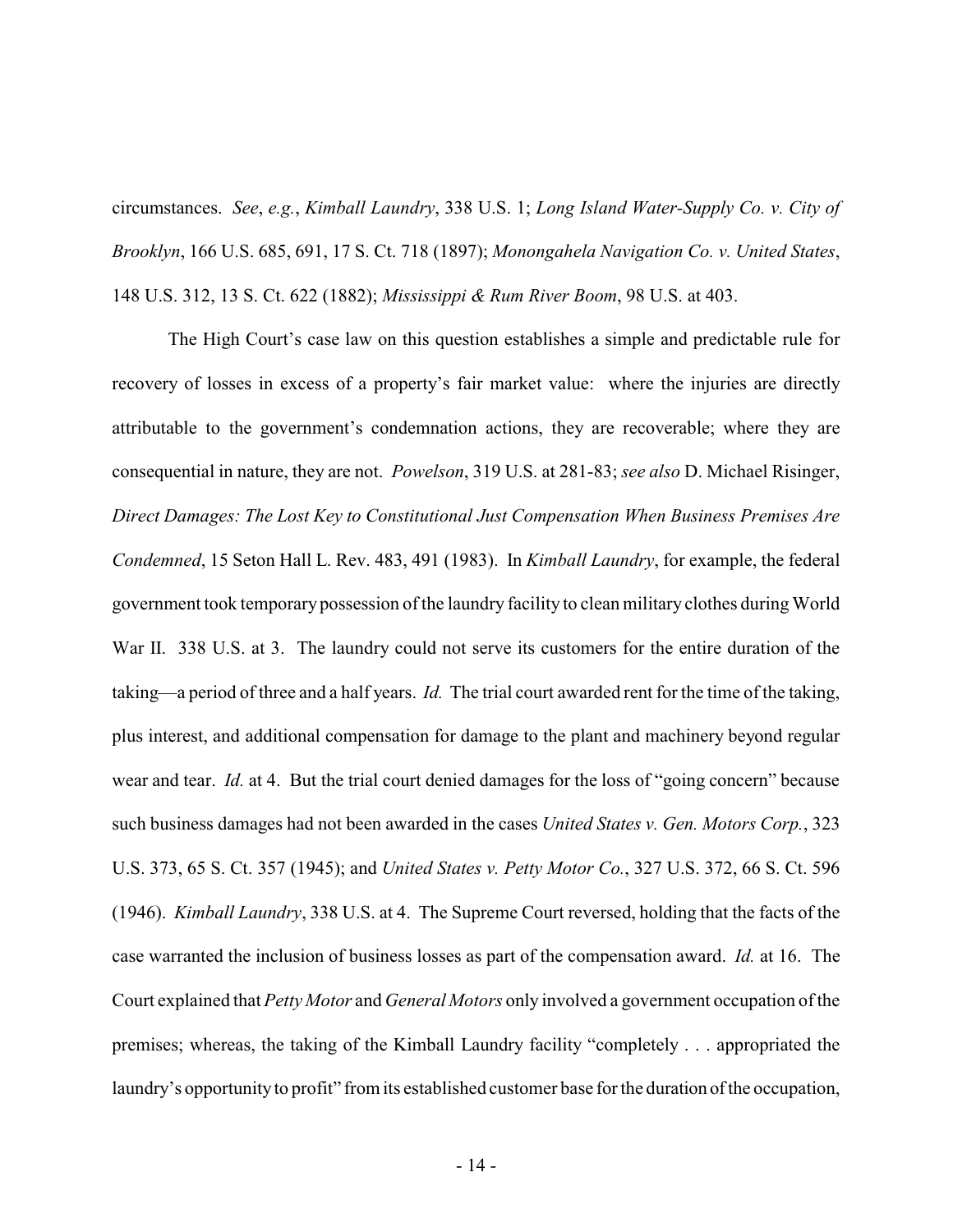leaving the laundry with far fewer customers when the property was eventually returned. *Id.* at 14. Because the goal of the Takings Clause is to make the dispossessed owner whole, the Court held that the government was obligated to compensate Kimball Laundry for damage to its earning power, customer base, and goodwill. *Kimball Laundry*, 338 U.S. at 16. Importantly, the Court explained that the "intangible" interest in a business's goodwill has a value "no different from the value of the business's physical property."<sup>4</sup> *Id*. at 11. Thus, if an owner can show that the government's condemnation activities take more than the property's bare value, then "the Fifth Amendment requires compensation." *Id*.

In *Mississippi & Rum River Boom Co. v. Patterson*, a boom company, acting with legislative authority, condemned several privately owned islands that were ideally situated for forming large log booms. 98 U.S. at 405. In determining compensation, a jury awarded both the base value of the property and the economic value of a log boom operation. *Id*. The U.S. Supreme Court upheld the award of business losses, explaining that the court must take into account the unique circumstances of the case to determine if the taking of land also appropriates a business interest:

So many and varied are the circumstances to be taken into account in determining the value of property condemned for public purposes, that it is perhaps impossible to formulate a rule to govern its appraisement in all cases. Exceptional circumstances

<sup>&</sup>lt;sup>4</sup> *Kimball* cited three cases in support of its conclusion that going-concern value is a compensable property right. *See McCardle v. Indianapolis Water Co.*, 272 U.S. 400, 414, 47 S. Ct. 144 (1926) (going-concern value is a property right and must be considered in determining rate water company may charge); *Galveston Elec. Co. v. City of Galveston*, 258 U.S. 388, 396-97, 42 S. Ct. 351 (1922) (although going-concern value must sometimes be compensated for if taken, it does not affect computation of fair rate of return for street car company); *Des Moines Gas Co. v. City of Des Moines*, 238 U.S. 153, 165, 35 S. Ct. 811 (1915) (going-concern value is a property right and should be taken into account in determining value of property on which gas company has a right to make a fair return).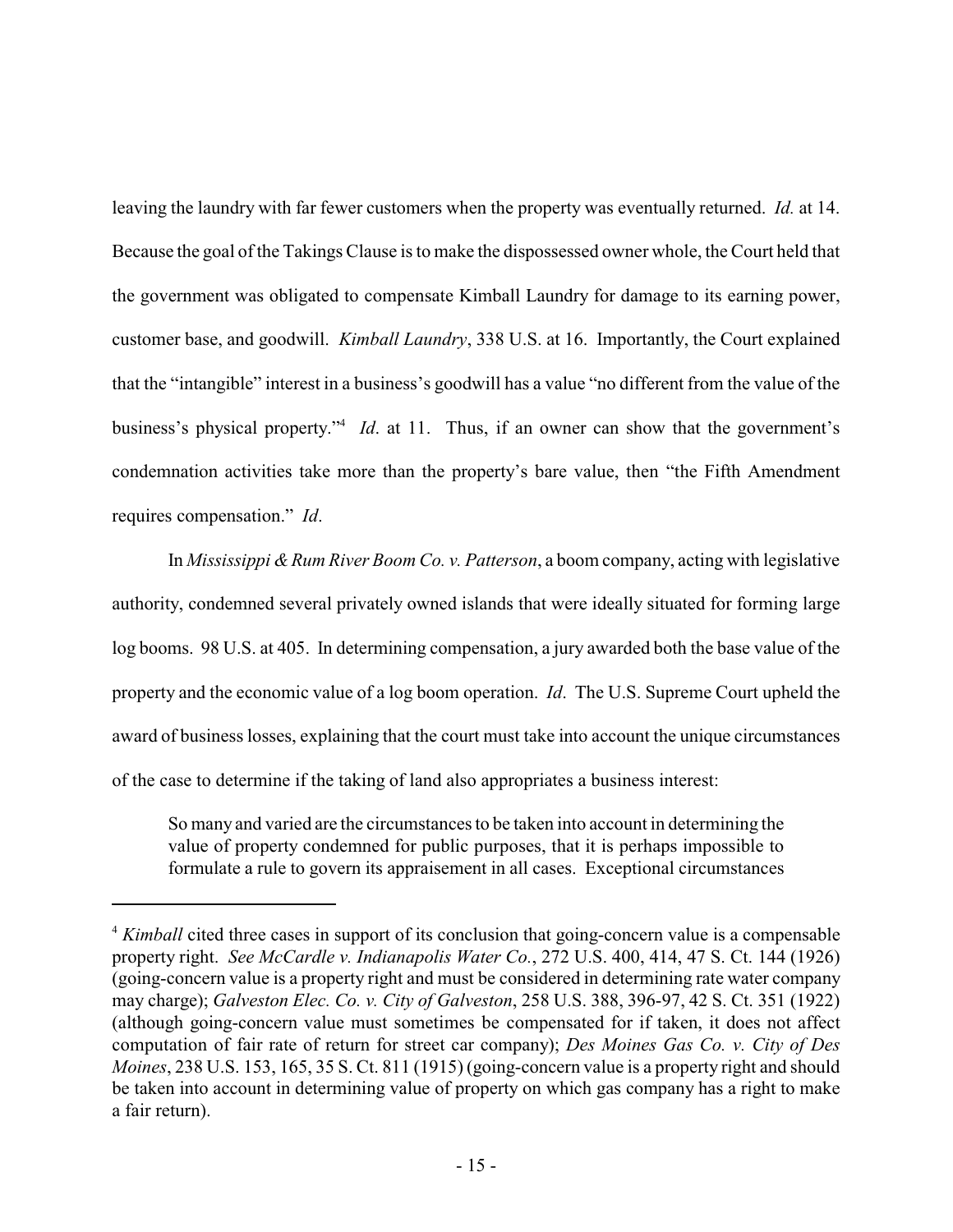will modify the most carefully guarded rule; but, as a general thing, we should say that the compensation to the owner is to be estimated by reference to the uses for which the property is suitable, having regard to the existing business or wants of the community, or such as may be reasonably expected in the immediate future.

#### *Id.* at 407-08.

The Court also awarded business losses in *Monongahela Navigation*. In that case, a company had been granted a charter to construct and operate locks on the Monongahela River. 148 U.S. at 312-13. Later, the federal government took the locks and began collecting tolls for passage through the locks. *Id*. at 313. The government compensated the company for the appropriated physical property, but refused to pay for the value of the business. *Id.* at 313. On review, the Supreme Court concluded that the toll franchise was an integral part of the property's value to the owner. *Id*. at 345. Thus the basic requirement that the government provide the owner with the "full and perfect equivalent" of appropriated property included compensation for the business losses. *Id*.

Similarly, in *Long Island Water-Supply Co. v. City of Brooklyn*, the Court upheld a compensation award that included business losses when the city condemned a water company's reservoir, wells, machinery, pipes, franchises, and all other property in order to take over water deliveryservices. 166 U.S. at 692. The Court confirmed that the water company's business interests constituted property and therefore could be condemned upon payment of just compensation. *Id.* at 690. Rejecting an argument that the condemnation proceeding violated the Contracts Clause, the Court explained, "The true view is that the condemnation proceedings do not impair the contract, do not break its obligations, but appropriate it, as they do the tangible property of the company, to public uses." *Id.* at 691.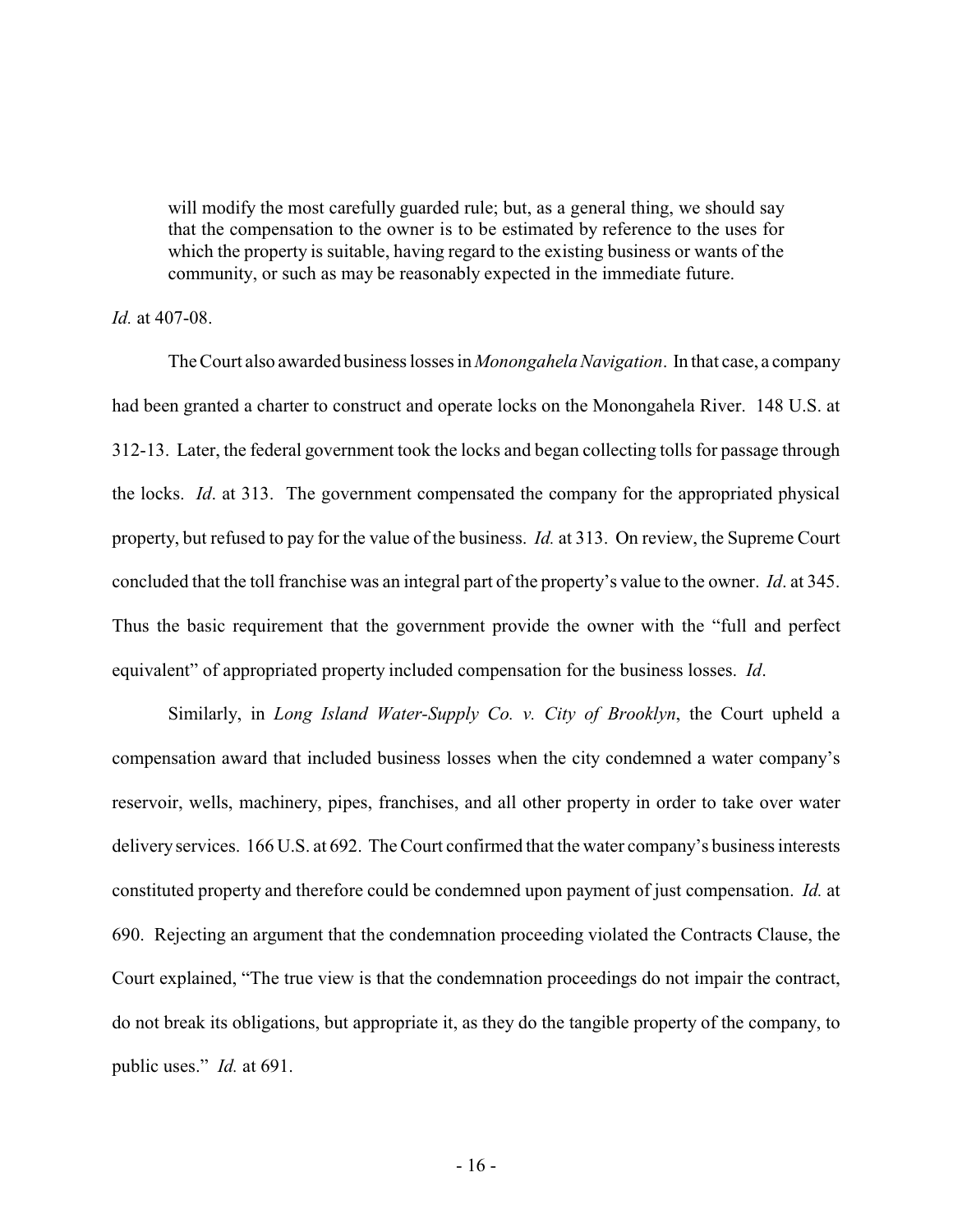The above cases emphasize a point essential to this case: U.S. Supreme Court case law contains no per se rule excluding direct losses from an award of just compensation. Indeed, *Mitchell v. United States*<sup>5</sup>—the case most often cited as having establishing such a rule—holds only that *consequential damages* are not recoverable. In *Mitchell*, the owners of a corn farm and a related canning business were offered and accepted \$76,000 in compensation when the federal government condemned their property for military purposes. *Mitchell v. United States*, 58 Ct. Cl. 443, 445 (1923), *aff'd*, 267 U.S. 341. Later, the owners discovered that the government's taking of surrounding properties had impaired their ability to grow their specialized crops on the remaining land. *Id*. at 448. The owners sued to recover an additional \$100,000 in compensation. The trial court rejected the claim, in part, because the owners failed to show "any reduction or loss in net income" resulting from the government's condemnation activities. *Id*. at 446.

The U.S. Supreme Court affirmed. But what it affirmed was not that business losses are never compensable. Instead, the Court held that the claimants could not recover business damages based on the government's condemnation of neighboring properties: "No recovery therefor can be had now for a taking for the business. There is no finding as a fact that the government took the business, or that what it did was intended as a taking. If the business was destroyed, the destruction was an unintended incident of the taking of land." *Mitchell*, 267 U.S. at 345 (citations omitted).

Professor Risinger explains that *Mitchell* concerned only whether consequential damages were recoverable in a just compensation award:

<sup>5</sup> 267 U.S. 341, 45 S. Ct. 293 (1925).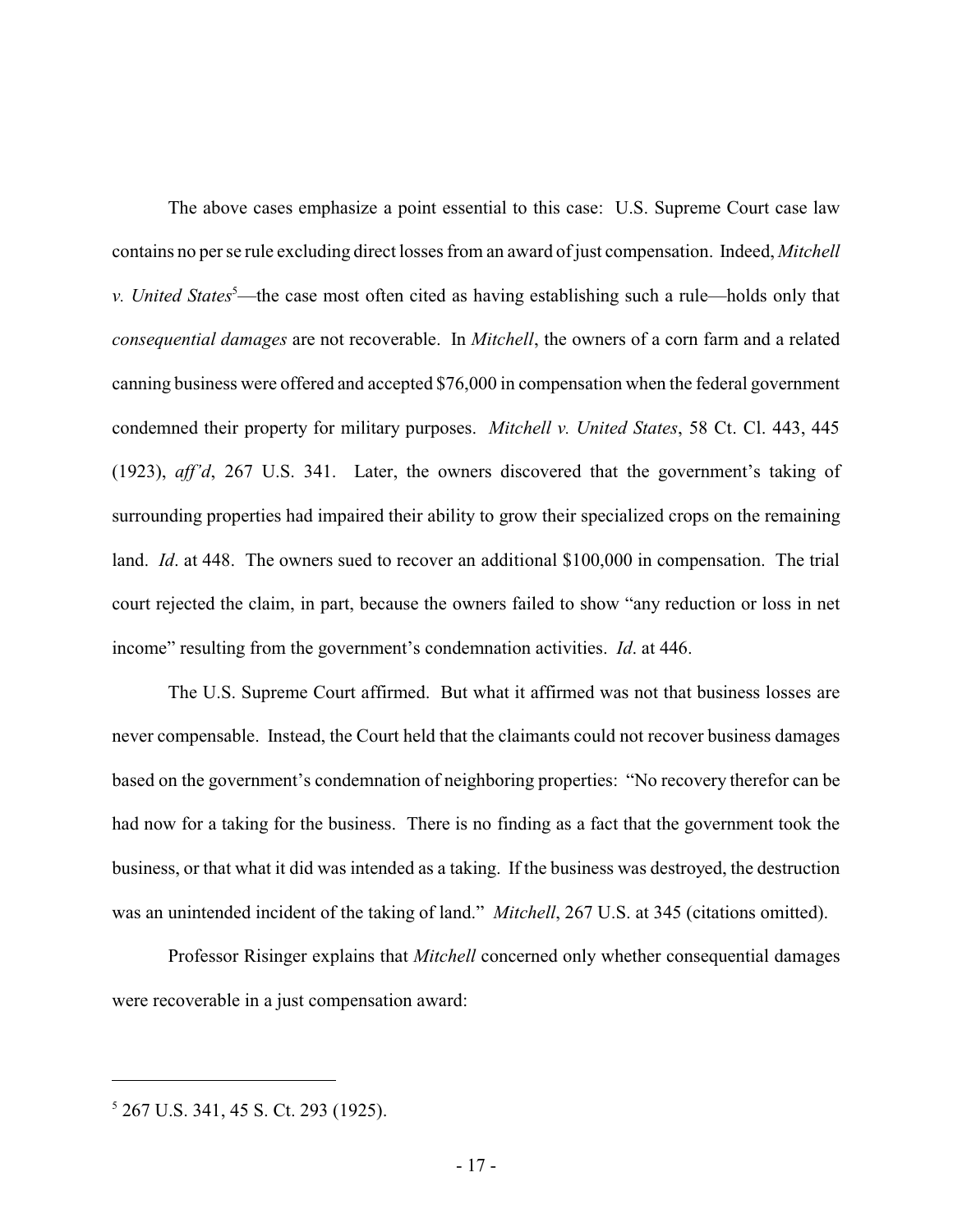All Justice Brandeis says [in *Mitchell*] is that they are not entitled to consequential damages for the loss to their business, or for its destruction, which was the "unintended incident of the taking of land" . . . not their land, but the land around them. He then says "no recovery can be had now as for the taking of their business." The "now" in this sentence is significant. All they were asserting now was consequential damages. They had never asserted direct damage market value destruction of the business as a result of the taking of their own land, and even if they had tried, the Court of Claims had already all but held that they had already received it. As such, *Mitchell* is in fact not very relevant to . . . a direct damages claim for destruction of a business by the condemnation of the building premises.

Risinger, *supra*, at 510. Consistent with Professor Risinger's interpretation, the *Mitchell* Court acknowledged that a landowner may be entitled to "the special value of land due to its adaptability for use in a particular business," but then concluded that "[d]oubtless such special value of the plaintiffs' land was duly considered by the President in fixing the [\$76,000] amount to be paid therefor." *Mitchell*, 267 U.S. at 344-45.

Clearly, the government's condemnation actions against an individual's land can also directly effect a taking of his or her protected property rights in a business interest. The court of appeals' decision to the contrary must be reversed.

# **B. Public Policy Demands That Dispossessed Owners Receive Compensation for All Direct Injuries Caused by a Condemnation Action**

Fundamental notions of fairness and justice demand that this Court reverse the lower court's

per se application of the fair market value methodology and adopt a rule allowing for additional

compensation where government condemnation actions directly impair a business interest.

The concepts of "fairness and justice" . . . underlie the Takings Clause, [but] of course, are less than fully determinate. Accordingly, we have eschewed any set formula for determining when justice and fairness require that economic injuries caused by public action be compensated by the government, rather than remain disproportionately concentrated on a few persons. The outcome instead depends largely upon the particular circumstances [in that] case.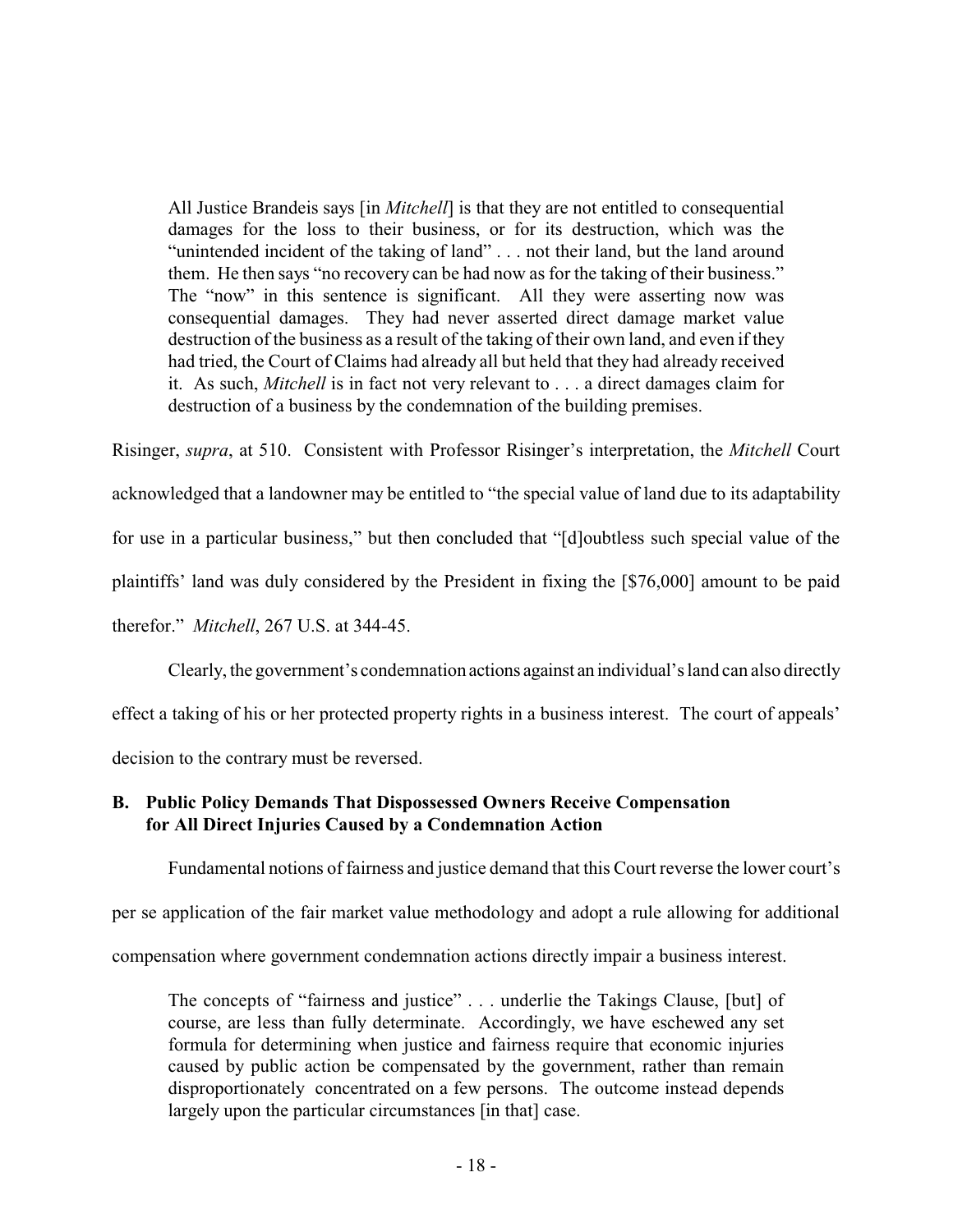*Palazzolo*, 533 U.S. at 633 (O'Connor, J., concurring) (citations and quotations omitted), *quoted by Tahoe-Sierra Preservation Council, Inc. v. Tahoe-Sierra Planning Agency*, 535 U.S. 302, 336, 122 S. Ct. 1465 (2002); *see also Almota Farmers Elevator & Warehouse Co. v. United States*, 409 U.S. 470, 478, 93 S. Ct. 791 (1973) (The "constitutional requirement of just compensation derives as much content from the basic equitable principles of fairness as it does from technical concepts of property law.") (citations omitted).

The reality of eminent domain is that condemnation actions often take more than just the targeted land. When real property supporting an established business is condemned, the owner is forced either to relocate or lose his or her investment. Even under the best circumstances, the owner will incur substantial business-related injuries directly attributable to the government's condemnation actions. The intangible interests that make up the business, such as goodwill and going-concern value, are harmed or destroyed, and along with them, the very value of the business. Yet, while the condemning agency automatically reimburses the owner for value of the real property, it typically refuses to compensate the owner for business injuries—often based on a misreading of cases like *Mitchell*.

A rule allowing courts to include direct economic losses will undoubtedly impose some limits on the government exercise of eminent domain. But those constraints are beneficial to the public. Specifically, by preventing the government from transferring the business costs associated with condemnation to individual owners—which is precisely what occurs when such losses are excluded from compensation—the government is forced to consider the full and actual costs and benefits of eminent domain. As a result, the government will make more economically efficient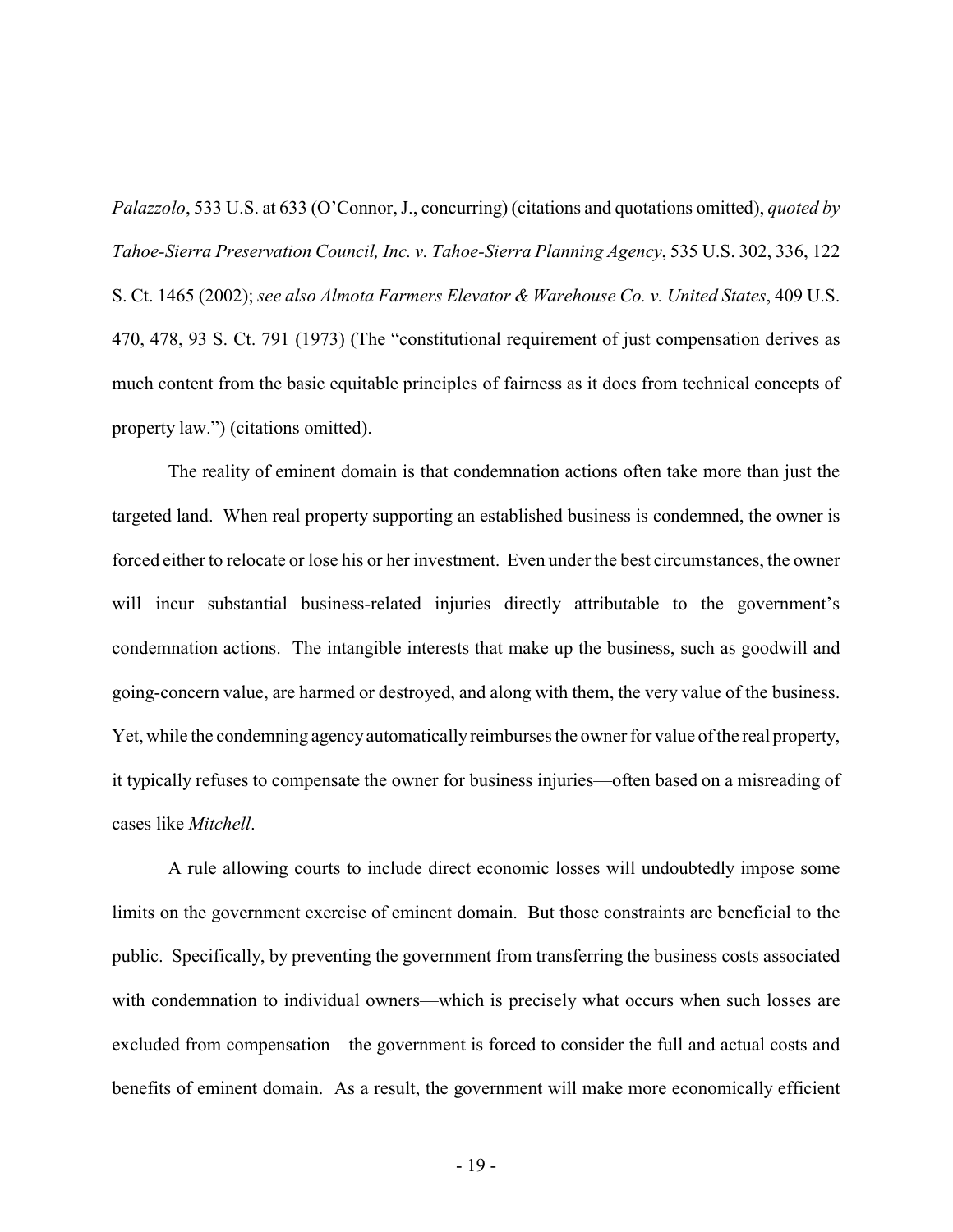condemnation decisions. If this prevents some projects from going forward, it is only because the projects did not make overall economic sense in the first place: "What society cannot . . . afford is to . . . instigate measures whose costs, including costs which remain 'unsocialized,' exceed their benefits. Thus, it would appear that any measure which society cannot afford or, putting it another way, is unwilling to finance under conditions of full compensation, society cannot afford at all." Frank I. Michelman, *Property, Utility, and Fairness: Comments on the Ethical Foundations of "Just Compensation" Law*, 80 Harv. L. Rev. 1165, 1181 (1967) (footnotes omitted). This is especially true where the most basic principles of just compensation call for recovery of all direct losses. *Miller*, 317 U.S. at 373.

#### **CONCLUSION**

For the foregoing reasons, amicus curiae PLF respectfully requests that this Court reverse the decision below and reaffirm the fundamental protections guaranteed by the Public Use and Just Compensation Clauses of the Louisiana Constitution.

DATED: June 28, 2017.

Respectfully submitted,

Spera Law Group, LLC

 /s/ Andrew LeGrand ANDREW LEGRAND, LBN 33944 3110 Canal Street New Orleans, Louisiana 70119 Telephone: (504) 300-9938 Facsimile: (504) 684-8505 Email: al@speralaw.com

*Counsel for Amicus Curiae Pacific Legal Foundation*